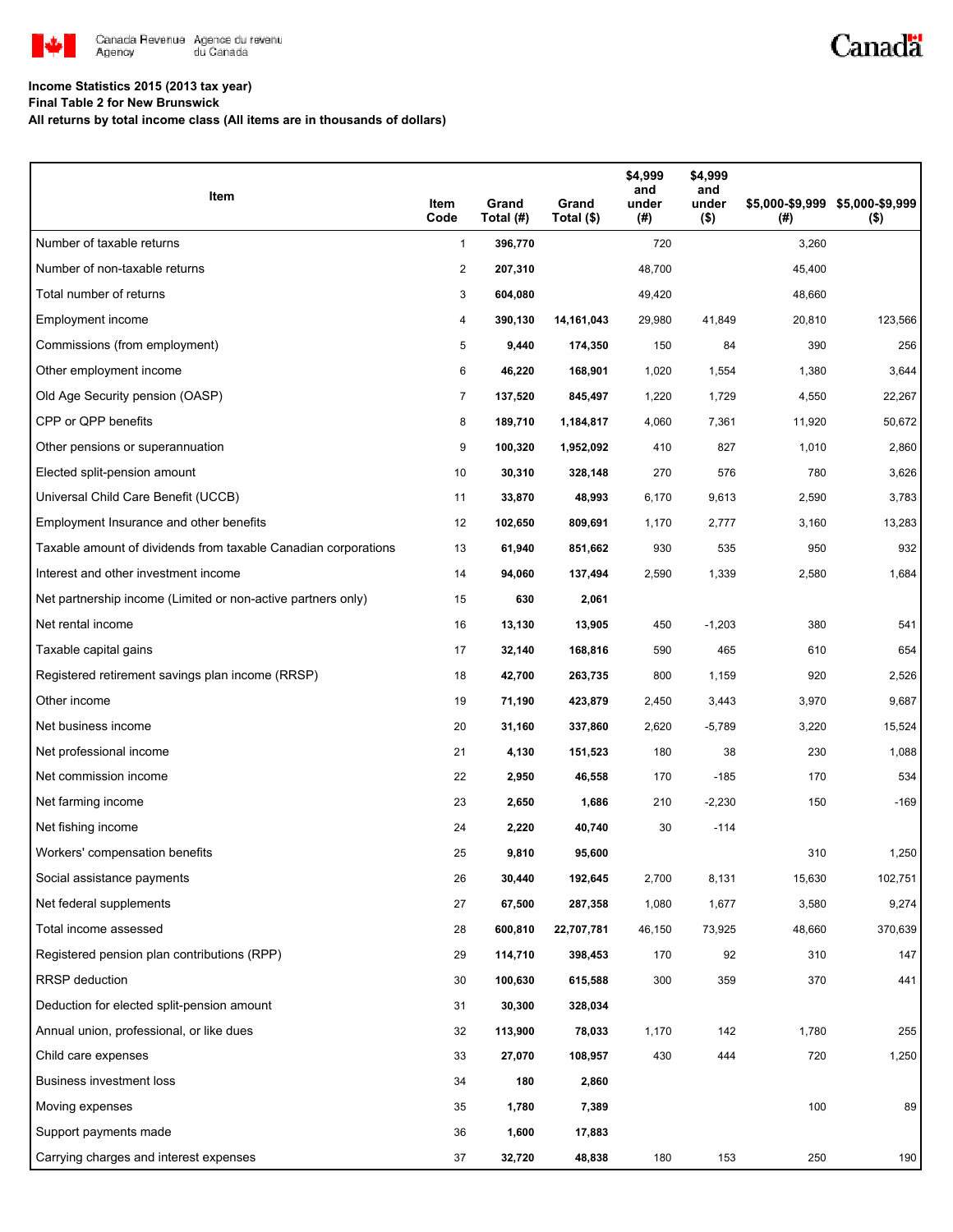

#### **Income Statistics 2015 (2013 tax year)**

**Final Table 2 for New Brunswick**

#### **All returns by total income class (All items are in thousands of dollars)**

| Item                                                                                           | Item<br>Code | Grand<br>Total (#) | Grand<br>Total (\$) | \$4,999<br>and<br>under<br>(#) | \$4,999<br>and<br>under<br>$($ \$) | (#)    | \$5,000-\$9,999 \$5,000-\$9,999<br>$($ \$) |
|------------------------------------------------------------------------------------------------|--------------|--------------------|---------------------|--------------------------------|------------------------------------|--------|--------------------------------------------|
| Deductions for CPP/QPP contributions on self-employment and<br>other earnings                  | 38           | 23,500             | 17,017              | 480                            | 35                                 | 2,700  | 457                                        |
| Deductions for provincial parental insurance plan (PPIP) premiums<br>on self-employment income | 39           |                    |                     |                                |                                    |        |                                            |
| Exploration and development expenses                                                           | 40           | 330                | 2,588               |                                |                                    |        |                                            |
| Other employment expenses                                                                      | 41           | 18,420             | 78,764              | 70                             | 175                                | 130    | 177                                        |
| Clergy residence deduction                                                                     | 42           | 940                | 10,481              |                                |                                    |        |                                            |
| Other deductions                                                                               | 43           | 20,530             | 33,149              | 490                            | 490                                | 610    | 484                                        |
| Total deductions before adjustments                                                            | 44           | 288,630            | 1,748,290           | 3,120                          | 2,032                              | 6,170  | 3,581                                      |
| Social benefits repayment                                                                      | 45           | 10,980             | 27,001              |                                |                                    |        |                                            |
| Net income after adjustments                                                                   | 46           | 599,520            | 20,942,817          | 44,930                         | 81,142                             | 48,630 | 367,076                                    |
| Canadian Forces personnel and police deduction                                                 | 47           | 80                 | 2,232               |                                |                                    |        |                                            |
| Security options deductions                                                                    | 48           | 370                | 6,323               |                                |                                    |        |                                            |
| Other payments deductions                                                                      | 49           | 105,730            | 575,635             | 3,860                          | 9,986                              | 19,350 | 113,350                                    |
| Non-capital losses of other years                                                              | 50           | 460                | 3,283               | 10                             | 63                                 |        |                                            |
| Net capital losses of other years                                                              | 51           | 7,440              | 15,553              | 20                             | 46                                 | 50     | 57                                         |
| Capital gains deduction                                                                        | 52           | 790                | 56,479              |                                |                                    |        |                                            |
| Northern residents deductions                                                                  | 53           | 460                | 986                 |                                |                                    |        |                                            |
| Additional deductions                                                                          | 54           | 7,330              | 22,162              | 70                             | 67                                 | 240    | 269                                        |
| Farming/fishing losses of prior years                                                          | 55           | 120                | 880                 |                                |                                    |        |                                            |
| Total deductions from net income                                                               | 56           | 118,580            | 683,545             | 3,960                          | 10,181                             | 19,530 | 113,716                                    |
| Taxable income assessed                                                                        | 57           | 583,520            | 20,261,169          | 42,930                         | 71,282                             | 38,140 | 253,504                                    |
| Basic personal amount                                                                          | 58           | 604,070            | 6,646,856           | 49,420                         | 535,852                            | 48,660 | 533,174                                    |
| Age amount                                                                                     | 59           | 134,380            | 857,584             | 1,270                          | 8,265                              | 4,610  | 31,338                                     |
| Spouse or common-law partner amount                                                            | 60           | 42,760             | 291,411             | 1,280                          | 11,292                             | 1,200  | 8,971                                      |
| Amount for eligible dependant                                                                  | 61           | 24,150             | 252.348             | 1,480                          | 15,609                             | 1,460  | 15,429                                     |
| Amount for children 17 and under                                                               | 62           | 77,450             | 291,358             | 3,240                          | 12,684                             | 2,370  | 8,477                                      |
| Amount for infirm dependants age 18 or older                                                   | 63           | 710                | 3,802               | 10                             | 90                                 |        |                                            |
| CPP or QPP contributions through employment                                                    | 64           | 342,300            | 484,390             | 5,440                          | 1,436                              | 14,770 | 2,446                                      |
| CPP or QPP contributions on self-employment and other earnings                                 | 65           | 23,500             | 17,017              | 480                            | 35                                 | 2,700  | 457                                        |
| Employment Insurance premiums                                                                  | 66           | 350,110            | 194,877             | 12,180                         | 1,529                              | 18,380 | 2,291                                      |
| PPIP premiums paid                                                                             | 67           |                    |                     |                                |                                    |        |                                            |
| PPIP premiums payable on employment income                                                     | 68           |                    |                     |                                |                                    |        |                                            |
| PPIP premiums payable on self-employment income                                                | 69           |                    |                     |                                |                                    |        |                                            |
| Volunteer firefighters' amount                                                                 | 70           | 2,780              | 8,344               | 40                             | 126                                | 50     | 154                                        |
| Canada employment amount                                                                       | 71           | 387,410            | 420,035             | 17,190                         | 16,658                             | 20,930 | 22,525                                     |
| Public transit amount                                                                          | 72           | 4,680              | 1,960               | 320                            | 89                                 | 350    | 103                                        |
| Children's fitness amount                                                                      | 73           | 32,170             | 16,422              | 300                            | 120                                | 280    | 111                                        |
| Children's arts amount                                                                         | 74           | 8,540              | 3,714               | 80                             | 27                                 | 60     | 24                                         |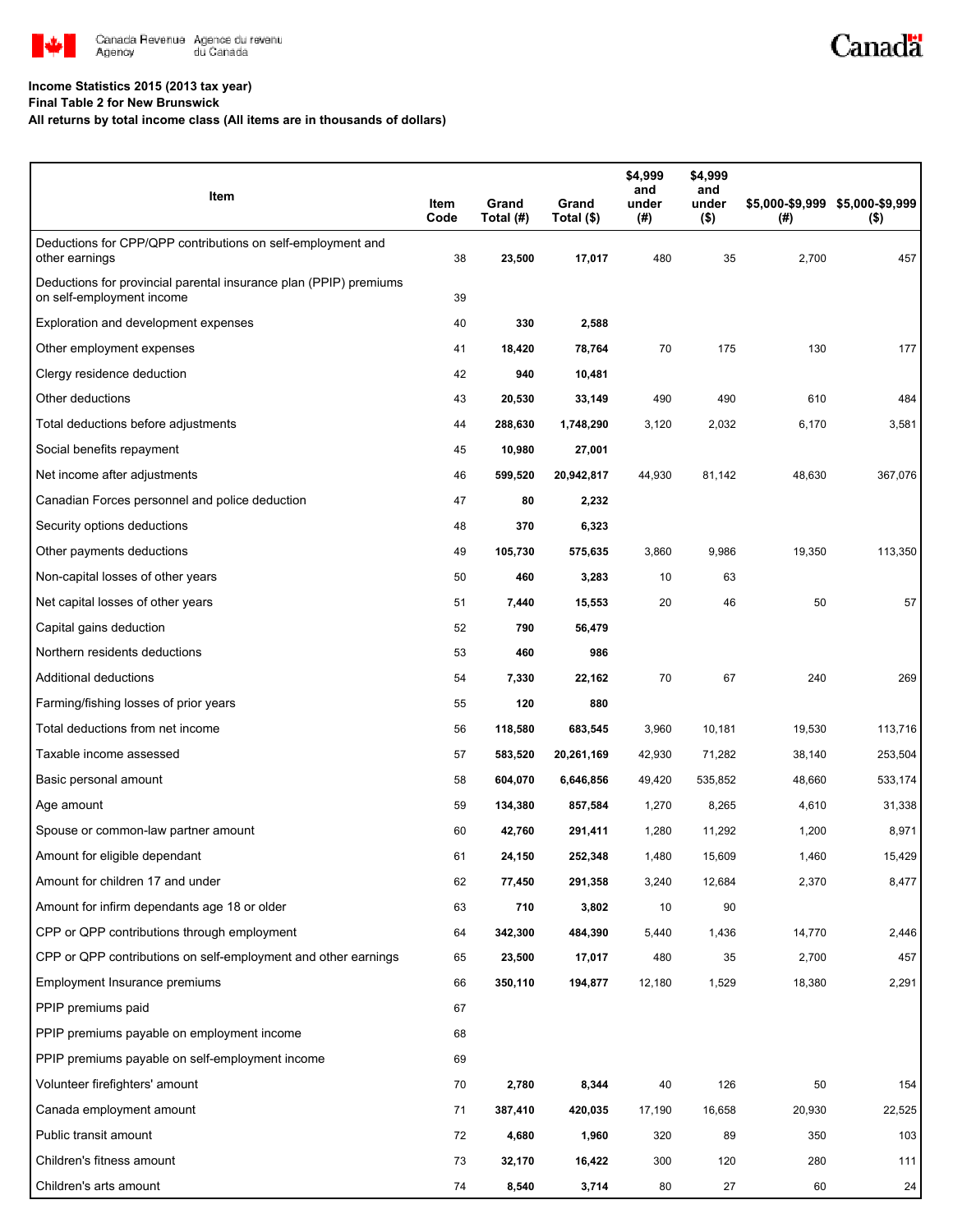

# Canadä

### **Income Statistics 2015 (2013 tax year)**

**Final Table 2 for New Brunswick**

**All returns by total income class (All items are in thousands of dollars)**

| Item                                                              |              |                    |                     | \$4,999<br>and | \$4,999<br>and   |        |                                            |
|-------------------------------------------------------------------|--------------|--------------------|---------------------|----------------|------------------|--------|--------------------------------------------|
|                                                                   | Item<br>Code | Grand<br>Total (#) | Grand<br>Total (\$) | under<br>(#)   | under<br>$($ \$) | (#)    | \$5,000-\$9,999 \$5,000-\$9,999<br>$($ \$) |
| Home buyers' amount                                               | 75           | 3,830              | 17,886              | 30             | 102              |        |                                            |
| Pension income amount                                             | 76           | 119,410            | 228,540             | 610            | 772              | 1,670  | 2,607                                      |
| Caregiver amount                                                  | 77           | 5,470              | 27,112              | 70             | 336              | 70     | 346                                        |
| Disability amount                                                 | 78           | 19,900             | 152,790             | 840            | 6,485            | 2,500  | 19,238                                     |
| Disability amount transferred from a dependant                    | 79           | 7,420              | 73,047              | 140            | 1,500            | 130    | 1,301                                      |
| Interest paid on student loans                                    | 80           | 24,880             | 16,010              | 140            | 50               | 160    | 68                                         |
| Tuition, education, and textbook amounts                          | 81           | 28,700             | 146,203             |                |                  |        |                                            |
| Tuition, education, and textbook amounts transferred from a child | 82           | 13,480             | 70,751              |                |                  |        |                                            |
| Amounts transferred from spouse or common-law partner             | 83           | 30,560             | 165,787             | 1,380          | 5,826            | 1,090  | 4,581                                      |
| Medical expenses                                                  | 84           | 135,180            | 319,913             | 1,830          | 1,846            | 2,620  | 3,287                                      |
| Total tax credits on personal amounts                             | 85           | 604,080            | 1,606,259           | 49,420         | 93,112           | 48,660 | 98,563                                     |
| Allowable charitable donations and government gifts               | 86           | 118,250            | 171,662             | 130            | 38               | 300    | 105                                        |
| Eligible cultural and ecological gifts                            | 87           | 110                | 205                 |                |                  |        |                                            |
| Total tax credit on donations and gifts                           | 88           | 116,770            | 47,472              | 130            | 11               | 290    | 27                                         |
| Total federal non-refundable tax credits                          | 89           | 604,080            | 1,653,732           | 49,420         | 93,123           | 48,660 | 98,590                                     |
| Federal dividend tax credit                                       | 90           | 54,370             | 107,889             | 100            |                  |        |                                            |
| Overseas employment tax credit                                    | 91           | 110                | 1,190               |                |                  |        |                                            |
| Minimum tax carryover                                             | 92           | 600                | 1,867               |                |                  |        |                                            |
| Basic federal tax                                                 | 93           | 370,350            | 1,955,348           | 220            | 33               | 330    | 125                                        |
| Federal Foreign Tax Credit                                        | 94           | 14,450             | 9,113               |                |                  |        |                                            |
| Federal Political contribution tax credit                         | 95           | 2,510              | 423                 |                |                  |        |                                            |
| <b>Investment Tax Credit</b>                                      | 96           | 1,110              | 1,640               |                |                  |        |                                            |
| Labour-sponsored funds tax credit                                 | 97           | 900                | 170                 |                |                  |        |                                            |
| Alternative minimum tax payable                                   | 98           | 440                | 4,060               |                |                  |        |                                            |
| Net federal tax                                                   | 99           | 369,610            | 1,945,539           | 220            | 34               | 320    | 125                                        |
| CPP contributions on self-employment                              | 100          | 23,500             | 34,034              | 480            | 71               | 2,700  | 914                                        |
| Social Benefits repayment                                         | 101          | 10,980             | 27,001              |                |                  |        |                                            |
| <b>Net Provincial Tax</b>                                         | 102          | 379,710            | 1,339,306           | 150            | 17               | 460    | 65                                         |
| Total tax payable                                                 | 103          | 396,770            | 3,345,919           | 720            | 121              | 3,260  | 1,105                                      |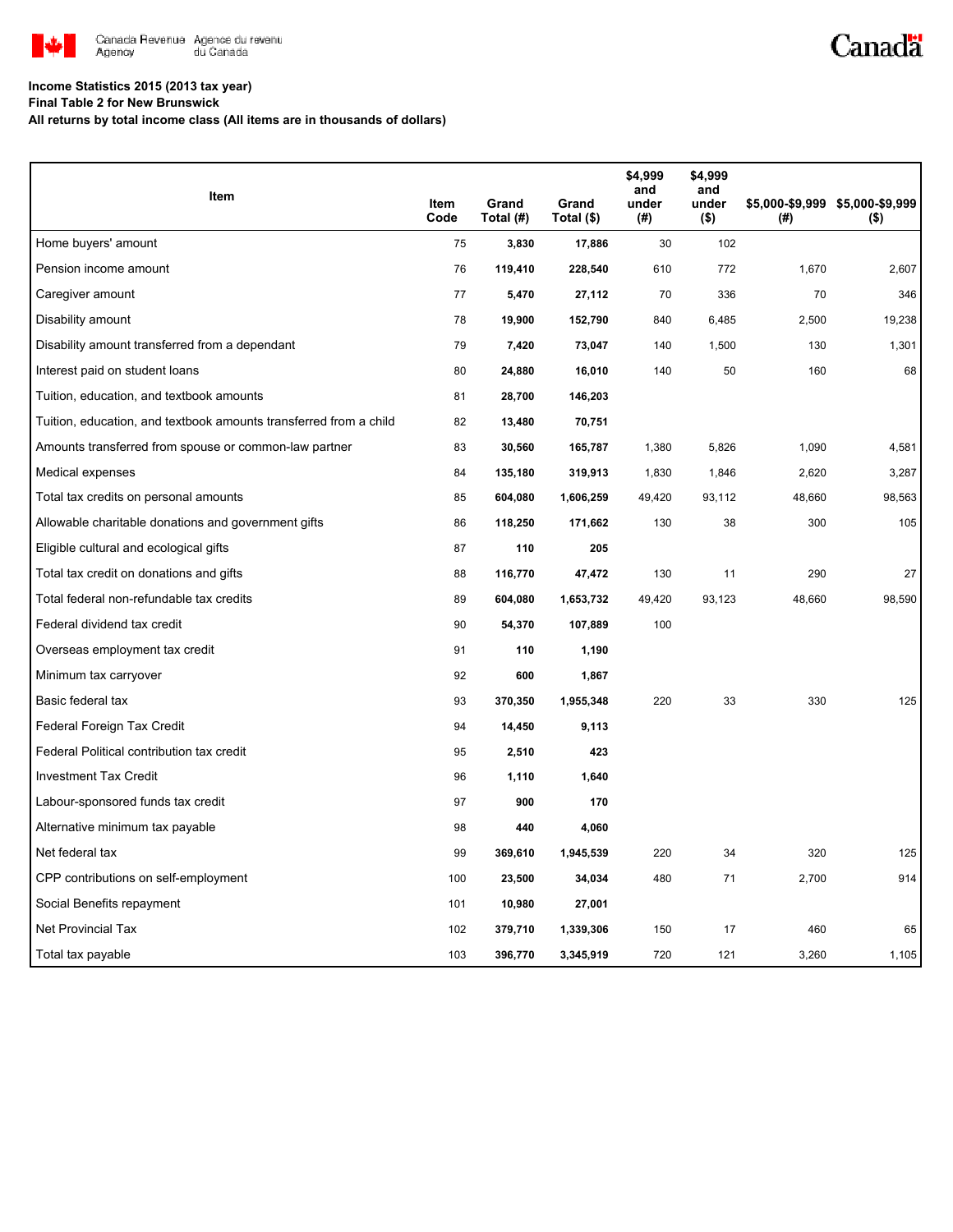| Item                                                                          | Item<br>Code   | (#)    | \$10,000-\$14,999 \$10,000-\$14,999 \$15,000-\$19,999 \$15,000-\$19,999 \$20,000-\$24,999 \$20,000-\$24,999<br>$($ \$) | (#)    | $($ \$)   | (#)    | $($ \$)   |
|-------------------------------------------------------------------------------|----------------|--------|------------------------------------------------------------------------------------------------------------------------|--------|-----------|--------|-----------|
| Number of taxable returns                                                     | $\mathbf{1}$   | 12,190 |                                                                                                                        | 23,950 |           | 35,680 |           |
| Number of non-taxable returns                                                 | $\mathbf{2}$   | 38,580 |                                                                                                                        | 44,500 |           | 17,870 |           |
| Total number of returns                                                       | 3              | 50,760 |                                                                                                                        | 68,440 |           | 53,540 |           |
| Employment income                                                             | 4              | 22,380 | 204,591                                                                                                                | 26,170 | 338,147   | 30,620 | 526,118   |
| Commissions (from employment)                                                 | 5              | 520    | 625                                                                                                                    | 650    | 1,390     | 720    | 2,078     |
| Other employment income                                                       | 6              | 1,720  | 4,986                                                                                                                  | 2,100  | 5,885     | 2,570  | 7,290     |
| Old Age Security pension (OASP)                                               | $\overline{7}$ | 14,590 | 88,194                                                                                                                 | 36,630 | 235,269   | 19,290 | 122,164   |
| CPP or QPP benefits                                                           | 8              | 19,910 | 89,035                                                                                                                 | 38,140 | 194,269   | 23,240 | 159,638   |
| Other pensions or superannuation                                              | 9              | 3,250  | 10,555                                                                                                                 | 8,960  | 33,577    | 14,650 | 96,825    |
| Elected split-pension amount                                                  | 10             | 1,920  | 12,782                                                                                                                 | 3,360  | 27,780    | 4,480  | 42,552    |
| Universal Child Care Benefit (UCCB)                                           | 11             | 4,470  | 6,303                                                                                                                  | 3,140  | 4,518     | 2,840  | 3,992     |
| Employment Insurance and other<br>benefits                                    | 12             | 7,530  | 42,861                                                                                                                 | 11,990 | 83,641    | 14,080 | 114,536   |
| Taxable amount of dividends from<br>taxable Canadian corporations             | 13             | 1,830  | 1,999                                                                                                                  | 3,190  | 4,387     | 3,910  | 7,255     |
| Interest and other investment income                                          | 14             | 4,410  | 2,908                                                                                                                  | 7,960  | 5,539     | 8,230  | 7,268     |
| Net partnership income (Limited or<br>non-active partners only)               | 15             |        |                                                                                                                        |        |           |        |           |
| Net rental income                                                             | 16             | 640    | 573                                                                                                                    | 750    | 681       | 800    | 807       |
| Taxable capital gains                                                         | 17             | 970    | 1,009                                                                                                                  | 1,560  | 1,701     | 2,110  | 2,450     |
| Registered retirement savings plan<br>income (RRSP)                           | 18             | 1,470  | 5,191                                                                                                                  | 2,140  | 7,340     | 2,870  | 10,683    |
| Other income                                                                  | 19             | 4,270  | 12,499                                                                                                                 | 4,340  | 12,842    | 4,940  | 14,577    |
| Net business income                                                           | 20             | 3,810  | 28,666                                                                                                                 | 3,280  | 29,647    | 2,660  | 26,573    |
| Net professional income                                                       | 21             | 260    | 1,834                                                                                                                  | 260    | 2,287     | 210    | 2,078     |
| Net commission income                                                         | 22             | 240    | 996                                                                                                                    | 270    | 1,371     | 210    | 1,290     |
| Net farming income                                                            | 23             | 190    | $-29$                                                                                                                  | 230    | $-129$    | 200    | $-22$     |
| Net fishing income                                                            | 24             | 130    | -63                                                                                                                    | 190    | 554       | 270    | 1,209     |
| Workers' compensation benefits                                                | 25             | 590    | 3,285                                                                                                                  | 1,180  | 7,226     | 1,430  | 12,318    |
| Social assistance payments                                                    | 26             | 7,920  | 65,469                                                                                                                 | 2,260  | 10,538    | 1,010  | 3,228     |
| Net federal supplements                                                       | 27             | 12,610 | 47,838                                                                                                                 | 33,130 | 183,471   | 12,310 | 32,879    |
| Total income assessed                                                         | 28             | 50,760 | 632,902                                                                                                                | 68,440 | 1,193,437 | 53,540 | 1,199,644 |
| Registered pension plan contributions<br>(RPP)                                | 29             | 630    | 360                                                                                                                    | 1,350  | 881       | 2,720  | 2,330     |
| RRSP deduction                                                                | 30             | 890    | 1,108                                                                                                                  | 1,660  | 2,342     | 2,740  | 4,292     |
| Deduction for elected split-pension<br>amount                                 | 31             | 110    | 153                                                                                                                    | 370    | 636       | 1,000  | 2,517     |
| Annual union, professional, or like<br>dues                                   | 32             | 2,380  | 440                                                                                                                    | 3,160  | 685       | 4,690  | 1,249     |
| Child care expenses                                                           | 33             | 1,190  | 2,568                                                                                                                  | 1,810  | 4,302     | 2,310  | 6,492     |
| Business investment loss                                                      | 34             |        |                                                                                                                        | 10     | 191       |        |           |
| Moving expenses                                                               | 35             | 110    | 120                                                                                                                    | 140    | 242       | 120    | 172       |
| Support payments made                                                         | 36             | 10     | 51                                                                                                                     | 20     | 98        | 40     | 218       |
| Carrying charges and interest<br>expenses                                     | 37             | 530    | 353                                                                                                                    | 1,140  | 708       | 1,850  | 969       |
| Deductions for CPP/QPP contributions<br>on self-employment and other earnings | 38             | 3,300  | 1,120                                                                                                                  | 2,740  | 1,313     | 2,200  | 1,261     |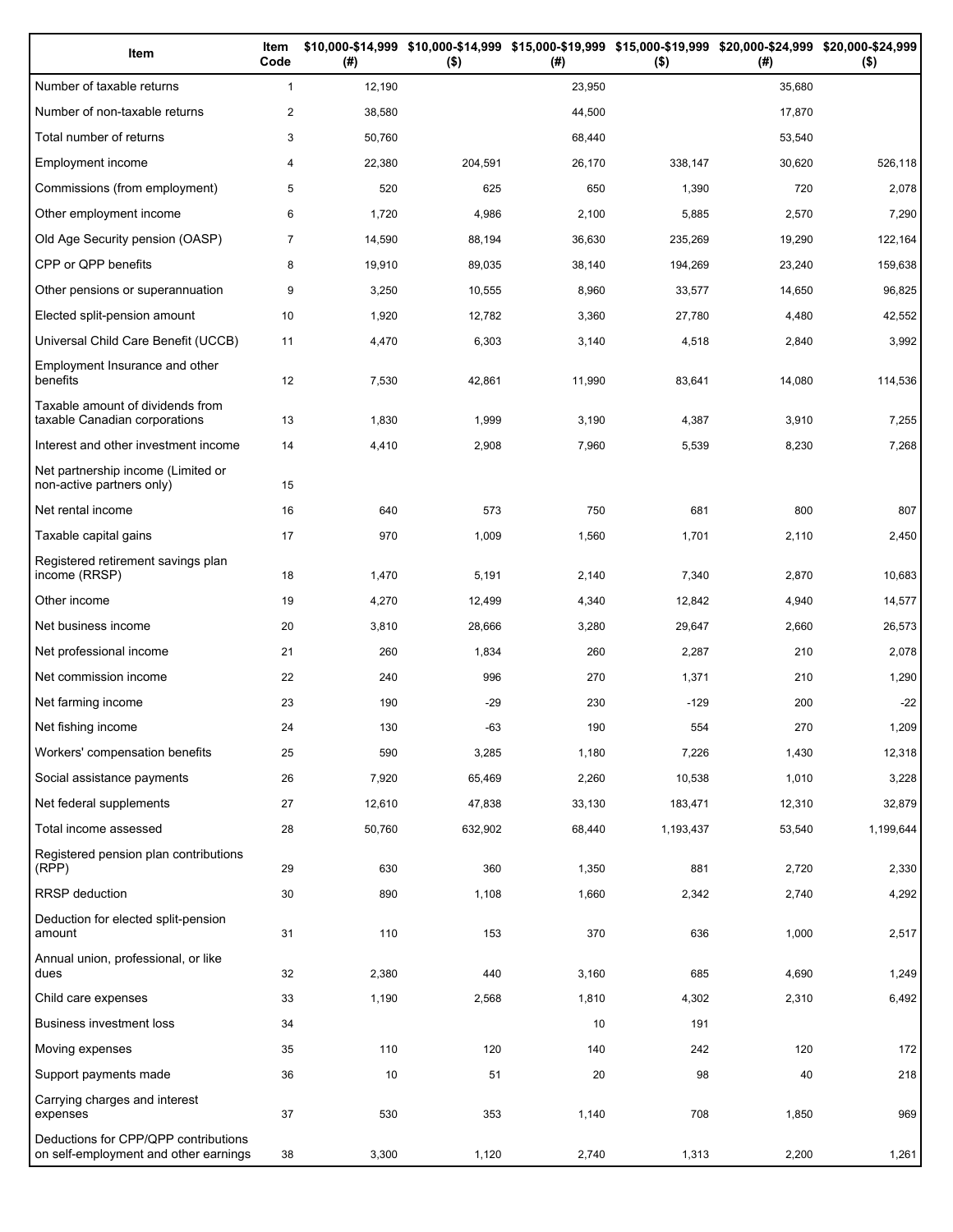| Item                                                                                              | Item<br>Code | (#)    | \$10,000-\$14,999 \$10,000-\$14,999 \$15,000-\$19,999 \$15,000-\$19,999 \$20,000-\$24,999 \$20,000-\$24,999<br>$($ \$) | (#)    | $($ \$)   | (# )   | $($ \$)   |
|---------------------------------------------------------------------------------------------------|--------------|--------|------------------------------------------------------------------------------------------------------------------------|--------|-----------|--------|-----------|
| Deductions for provincial parental<br>insurance plan (PPIP) premiums on<br>self-employment income | 39           |        |                                                                                                                        |        |           |        |           |
| Exploration and development expenses                                                              | 40           |        |                                                                                                                        |        |           |        |           |
| Other employment expenses                                                                         | 41           | 290    | 543                                                                                                                    | 560    | 1,147     | 920    | 2,033     |
| Clergy residence deduction                                                                        | 42           |        |                                                                                                                        | 10     | 58        | 20     | 148       |
| Other deductions                                                                                  | 43           | 1,280  | 697                                                                                                                    | 2,140  | 1,306     | 2,560  | 1,535     |
| Total deductions before adjustments                                                               | 44           | 9,110  | 7,758                                                                                                                  | 12,210 | 13,925    | 16,420 | 23,320    |
| Social benefits repayment                                                                         | 45           |        |                                                                                                                        |        |           |        |           |
| Net income after adjustments                                                                      | 46           | 50,750 | 625,335                                                                                                                | 68,430 | 1,179,634 | 53,540 | 1,176,393 |
| Canadian Forces personnel and police<br>deduction                                                 | 47           |        |                                                                                                                        |        |           |        |           |
| Security options deductions                                                                       | 48           |        |                                                                                                                        |        |           |        |           |
| Other payments deductions                                                                         | 49           | 20,630 | 116,593                                                                                                                | 35,950 | 201,235   | 14,320 | 48,426    |
| Non-capital losses of other years                                                                 | 50           | 40     | 107                                                                                                                    | 70     | 199       | 60     | 272       |
| Net capital losses of other years                                                                 | 51           | 90     | 82                                                                                                                     | 170    | 98        | 310    | 236       |
| Capital gains deduction                                                                           | 52           |        |                                                                                                                        | 10     | 8         | 20     | 179       |
| Northern residents deductions                                                                     | 53           |        |                                                                                                                        |        |           |        |           |
| Additional deductions                                                                             | 54           | 900    | 910                                                                                                                    | 1,690  | 3,817     | 1,660  | 4,006     |
| Farming/fishing losses of prior years                                                             | 55           |        |                                                                                                                        |        |           | 10     | 70        |
| Total deductions from net income                                                                  | 56           | 21,070 | 117,728                                                                                                                | 36,520 | 205,384   | 15,110 | 53,201    |
| Taxable income assessed                                                                           | 57           | 48,210 | 507,683                                                                                                                | 68,090 | 974,973   | 53,340 | 1,123,356 |
| Basic personal amount                                                                             | 58           | 50,760 | 557,485                                                                                                                | 68,440 | 753,724   | 53,540 | 589,847   |
| Age amount                                                                                        | 59           | 14,630 | 100,104                                                                                                                | 36,650 | 251,071   | 19,310 | 132,313   |
| Spouse or common-law partner<br>amount                                                            | 60           | 2,820  | 21,777                                                                                                                 | 3,980  | 19,899    | 4,490  | 24,331    |
| Amount for eligible dependant                                                                     | 61           | 3,390  | 36,250                                                                                                                 | 2,640  | 27,966    | 2,800  | 29,242    |
| Amount for children 17 and under                                                                  | 62           | 5,190  | 19,224                                                                                                                 | 4,450  | 16,382    | 5,210  | 18,431    |
| Amount for infirm dependants age 18<br>or older                                                   | 63           | 40     | 205                                                                                                                    | 40     | 248       | 60     | 329       |
| CPP or QPP contributions through<br>employment                                                    | 64           | 18,870 | 6,240                                                                                                                  | 24,060 | 12,238    | 28,920 | 20,686    |
| CPP or QPP contributions on<br>self-employment and other earnings                                 | 65           | 3,300  | 1,120                                                                                                                  | 2,740  | 1,313     | 2,200  | 1,261     |
| Employment Insurance premiums                                                                     | 66           | 20,200 | 3,783                                                                                                                  | 24,570 | 6,253     | 29,210 | 9,715     |
| PPIP premiums paid                                                                                | 67           |        |                                                                                                                        |        |           |        |           |
| PPIP premiums payable on<br>employment income                                                     | 68           |        |                                                                                                                        |        |           |        |           |
| PPIP premiums payable on<br>self-employment income                                                | 69           |        |                                                                                                                        |        |           |        |           |
| Volunteer firefighters' amount                                                                    | 70           | 60     | 162                                                                                                                    | 80     | 246       | 130    | 387       |
| Canada employment amount                                                                          | 71           | 22,660 | 24,437                                                                                                                 | 26,600 | 29,000    | 31,540 | 34,228    |
| Public transit amount                                                                             | 72           | 480    | 159                                                                                                                    | 540    | 215       | 580    | 264       |
| Children's fitness amount                                                                         | 73           | 520    | 193                                                                                                                    | 820    | 338       | 1,180  | 472       |
| Children's arts amount                                                                            | 74           | 110    | 34                                                                                                                     | 170    | 71        | 250    | 96        |
| Home buyers' amount                                                                               | 75           | 40     | 166                                                                                                                    | 120    | 545       | 220    | 1,006     |
| Pension income amount                                                                             | 76           | 4,920  | 7,951                                                                                                                  | 11,780 | 19,976    | 17,760 | 34,082    |
| Caregiver amount                                                                                  | 77           | 180    | 781                                                                                                                    | 330    | 1,532     | 530    | 2,395     |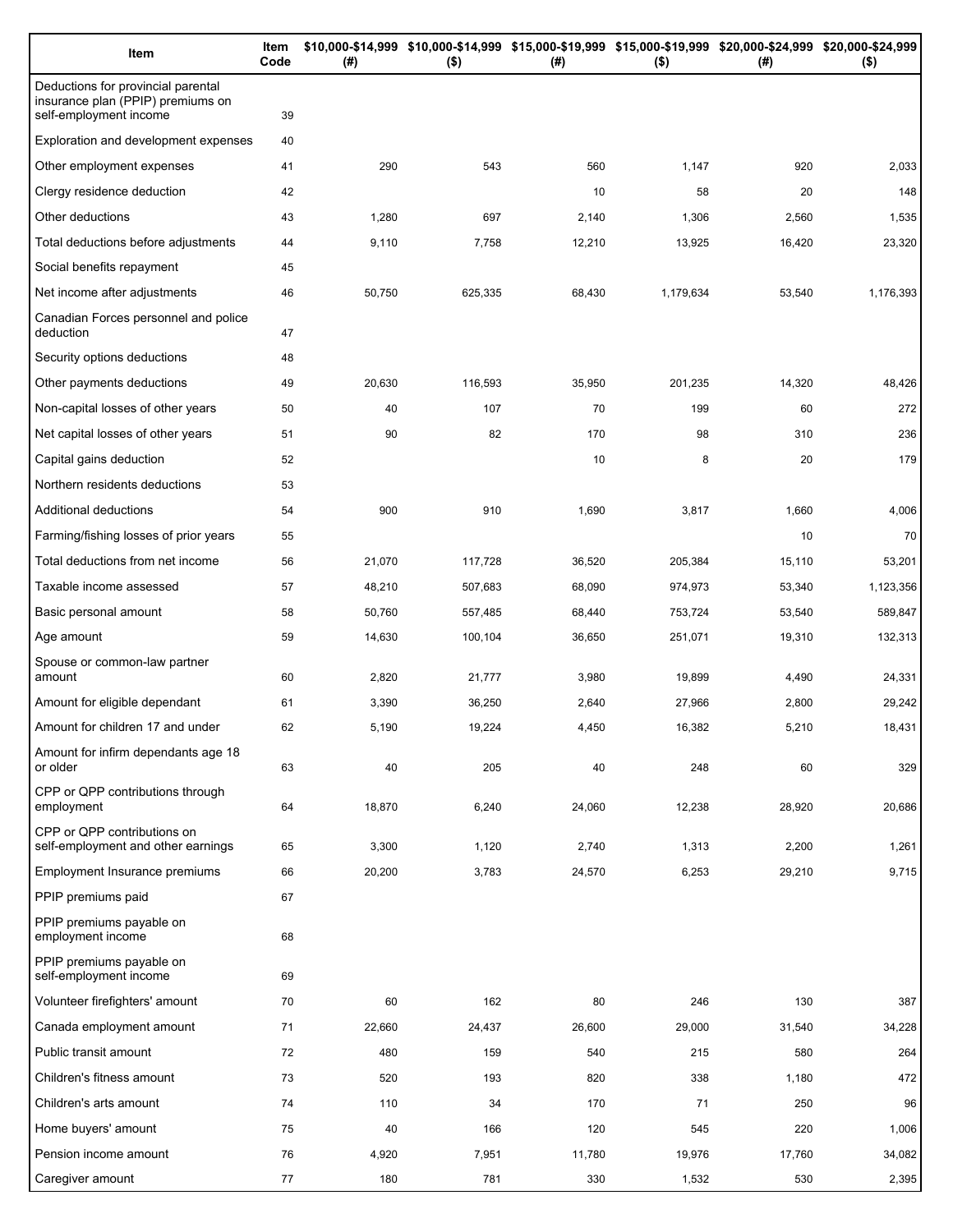| Item                                                                 | Item<br>Code | (#)    | $($ \$) | (#)    | $($ \$) | \$10,000-\$14,999 \$10,000-\$14,999 \$15,000-\$19,999 \$15,000-\$19,999 \$20,000-\$24,999 \$20,000-\$24,999<br>(# ) | $($ \$) |
|----------------------------------------------------------------------|--------------|--------|---------|--------|---------|---------------------------------------------------------------------------------------------------------------------|---------|
| Disability amount                                                    | 78           | 2,160  | 16,559  | 2,100  | 16,087  | 2,350                                                                                                               | 17,945  |
| Disability amount transferred from a<br>dependant                    | 79           | 290    | 2,961   | 390    | 3,513   | 510                                                                                                                 | 4,470   |
| Interest paid on student loans                                       | 80           | 520    | 206     | 1,410  | 699     | 2,090                                                                                                               | 1,057   |
| Tuition, education, and textbook<br>amounts                          | 81           | 3,090  | 3,282   | 5,650  | 20,462  | 4,370                                                                                                               | 25,125  |
| Tuition, education, and textbook<br>amounts transferred from a child | 82           | 30     | 83      | 130    | 473     | 300                                                                                                                 | 1,284   |
| Amounts transferred from spouse or<br>common-law partner             | 83           | 4,180  | 21,691  | 5,720  | 34,545  | 4,390                                                                                                               | 26,553  |
| Medical expenses                                                     | 84           | 6,360  | 8,762   | 13,100 | 24,211  | 18,880                                                                                                              | 38,725  |
| Total tax credits on personal amounts                                | 85           | 50,760 | 125,043 | 68,440 | 186,152 | 53,540                                                                                                              | 152,137 |
| Allowable charitable donations and<br>government gifts               | 86           | 1,070  | 437     | 3,460  | 2,256   | 7,050                                                                                                               | 4,787   |
| Eligible cultural and ecological gifts                               | 87           |        |         |        |         |                                                                                                                     |         |
| Total tax credit on donations and gifts                              | 88           | 1,040  | 110     | 3,390  | 590     | 6,920                                                                                                               | 1,250   |
| Total federal non-refundable tax credits                             | 89           | 50,760 | 125,153 | 68,440 | 186,742 | 53,540                                                                                                              | 153,388 |
| Federal dividend tax credit                                          | 90           |        |         | 1,160  | 166     | 2,450                                                                                                               | 486     |
| Overseas employment tax credit                                       | 91           |        |         |        |         |                                                                                                                     |         |
| Minimum tax carryover                                                | 92           |        |         |        |         | 10                                                                                                                  | 8       |
| Basic federal tax                                                    | 93           | 6,680  | 1,306   | 19,200 | 10,720  | 31,540                                                                                                              | 29,774  |
| Federal Foreign Tax Credit                                           | 94           |        |         | 210    | 26      | 470                                                                                                                 | 51      |
| Federal Political contribution tax credit                            | 95           |        |         |        |         | 50                                                                                                                  | 5       |
| <b>Investment Tax Credit</b>                                         | 96           |        |         | 60     | 20      | 90                                                                                                                  | 50      |
| Labour-sponsored funds tax credit                                    | 97           |        |         |        |         |                                                                                                                     |         |
| Alternative minimum tax payable                                      | 98           |        |         |        |         |                                                                                                                     |         |
| Net federal tax                                                      | 99           | 6,620  | 1,301   | 19,120 | 10,677  | 31,470                                                                                                              | 29,674  |
| CPP contributions on self-employment                                 | 100          | 3,300  | 2,240   | 2,740  | 2,625   | 2,200                                                                                                               | 2,521   |
| Social Benefits repayment                                            | 101          |        |         |        |         |                                                                                                                     |         |
| <b>Net Provincial Tax</b>                                            | 102          | 6,620  | 1,450   | 19,150 | 7,032   | 34,200                                                                                                              | 22,202  |
| Total tax payable                                                    | 103          | 12,190 | 4,993   | 23,950 | 20,339  | 35,680                                                                                                              | 54,401  |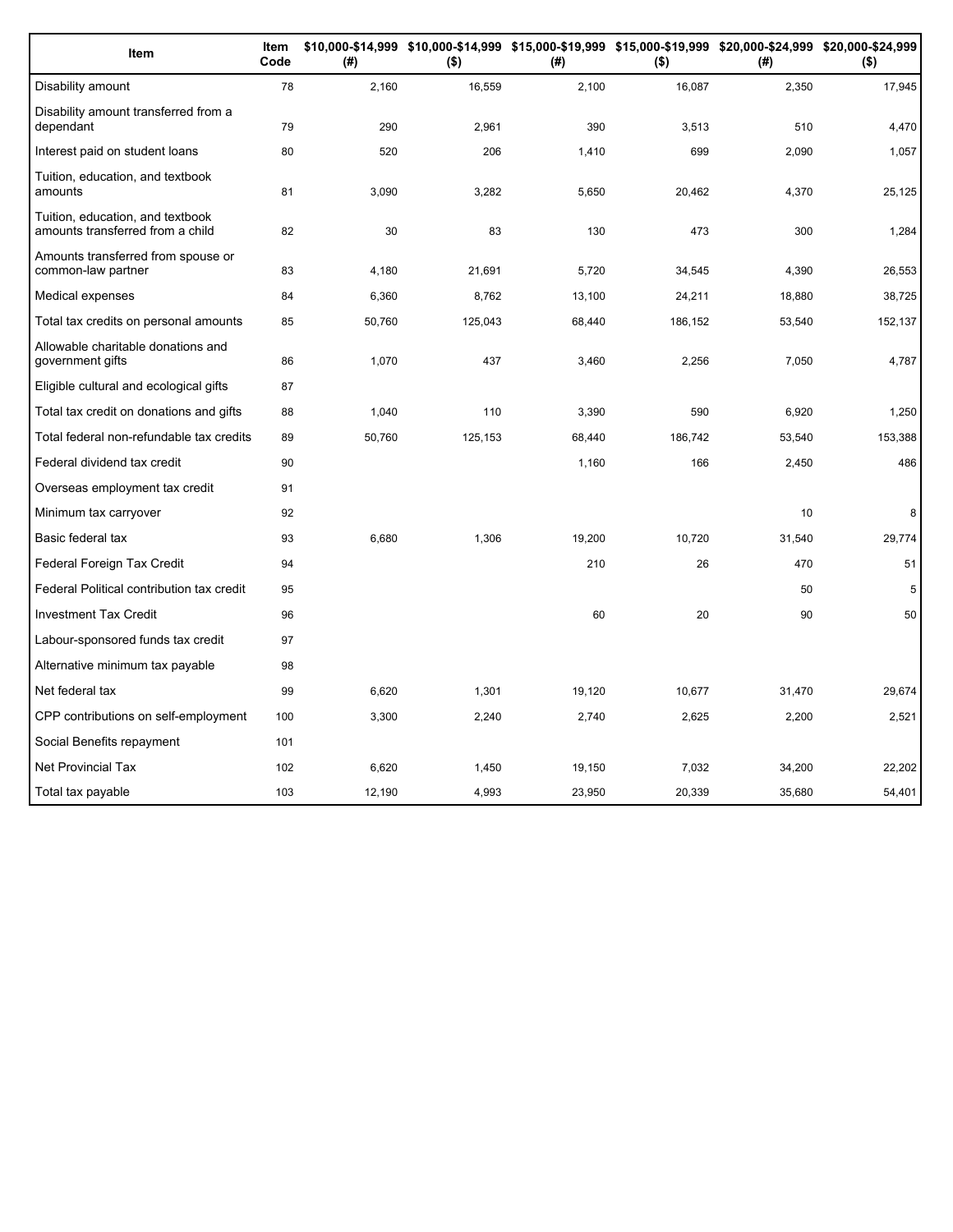| Item                                                                          | Item<br>Code   | (# )   | \$25,000-\$29,999 \$25,000-\$29,999<br>$($ \$) | (# )   | \$30,000-\$34,999 \$30,000-\$34,999 \$35,000-\$39,999 \$35,000-\$39,999<br>$($ \$) | (#)    | $($ \$)   |
|-------------------------------------------------------------------------------|----------------|--------|------------------------------------------------|--------|------------------------------------------------------------------------------------|--------|-----------|
| Number of taxable returns                                                     | $\mathbf{1}$   | 39,190 |                                                | 39,640 |                                                                                    | 37,880 |           |
| Number of non-taxable returns                                                 | $\overline{2}$ | 6,830  |                                                | 2,720  |                                                                                    | 1,210  |           |
| Total number of returns                                                       | 3              | 46,010 |                                                | 42,360 |                                                                                    | 39,090 |           |
| Employment income                                                             | 4              | 32,180 | 684,160                                        | 30,650 | 796,092                                                                            | 29,170 | 914,298   |
| Commissions (from employment)                                                 | 5              | 690    | 2,363                                          | 700    | 3,489                                                                              | 680    | 4,816     |
| Other employment income                                                       | 6              | 2,630  | 7,677                                          | 3,120  | 8,552                                                                              | 3,510  | 8,271     |
| Old Age Security pension (OASP)                                               | $\overline{7}$ | 11,370 | 70,939                                         | 9,950  | 61,943                                                                             | 8,270  | 51,368    |
| CPP or QPP benefits                                                           | 8              | 15,260 | 104,808                                        | 13,740 | 97,660                                                                             | 12,190 | 88,534    |
| Other pensions or superannuation                                              | 9              | 10,450 | 113,604                                        | 9,860  | 142,053                                                                            | 9,100  | 169,420   |
| Elected split-pension amount                                                  | 10             | 3,400  | 39,668                                         | 3,510  | 45,605                                                                             | 3,000  | 38,845    |
| Universal Child Care Benefit (UCCB)                                           | 11             | 2,580  | 3,529                                          | 2,320  | 3,199                                                                              | 2,020  | 2,775     |
| Employment Insurance and other<br>benefits                                    | 12             | 15,500 | 137,280                                        | 12,670 | 119,741                                                                            | 9,520  | 81,747    |
| Taxable amount of dividends from<br>taxable Canadian corporations             | 13             | 3,540  | 8,693                                          | 3,880  | 12,508                                                                             | 4,190  | 16,376    |
| Interest and other investment income                                          | 14             | 6,810  | 6,756                                          | 6,840  | 6,973                                                                              | 6,730  | 7,064     |
| Net partnership income (Limited or<br>non-active partners only)               | 15             |        |                                                | 10     | $\overline{2}$                                                                     | 10     | $-27$     |
| Net rental income                                                             | 16             | 840    | 313                                            | 830    | 683                                                                                | 930    | 434       |
| Taxable capital gains                                                         | 17             | 1,880  | 2,658                                          | 2,030  | 2,956                                                                              | 2,190  | 3,505     |
| Registered retirement savings plan<br>income (RRSP)                           | 18             | 2,890  | 11,866                                         | 3,210  | 14,368                                                                             | 3,530  | 16,950    |
| Other income                                                                  | 19             | 4,720  | 15,669                                         | 5,030  | 17,564                                                                             | 5,050  | 18,906    |
| Net business income                                                           | 20             | 2,220  | 24,649                                         | 1,820  | 21,059                                                                             | 1,720  | 20,045    |
| Net professional income                                                       | 21             | 170    | 1,793                                          | 160    | 1,952                                                                              | 160    | 1,861     |
| Net commission income                                                         | 22             | 240    | 1,668                                          | 210    | 1,612                                                                              | 190    | 1,832     |
| Net farming income                                                            | 23             | 220    | 28                                             | 200    | 378                                                                                | 180    | 221       |
| Net fishing income                                                            | 24             | 250    | 1,554                                          | 170    | 1,699                                                                              | 190    | 2,429     |
| Workers' compensation benefits                                                | 25             | 1,270  | 13,810                                         | 1,110  | 12,184                                                                             | 980    | 11,997    |
| Social assistance payments                                                    | 26             | 400    | 1,076                                          | 190    | 530                                                                                | 110    | 291       |
| Net federal supplements                                                       | 27             | 2,380  | 6,133                                          | 990    | 2,637                                                                              | 590    | 1,376     |
| Total income assessed                                                         | 28             | 46,010 | 1,262,418                                      | 42,360 | 1,376,705                                                                          | 39,090 | 1,464,844 |
| Registered pension plan contributions<br>(RPP)                                | 29             | 5,280  | 5,700                                          | 7,220  | 11,261                                                                             | 9,860  | 18,812    |
| RRSP deduction                                                                | 30             | 4,210  | 7,159                                          | 5,730  | 11,266                                                                             | 7,070  | 15,255    |
| Deduction for elected split-pension<br>amount                                 | 31             | 1,820  | 7,318                                          | 2,580  | 14,341                                                                             | 3,180  | 21,086    |
| Annual union, professional, or like<br>dues                                   | 32             | 7,020  | 2,393                                          | 7,630  | 3,066                                                                              | 9,360  | 4,429     |
| Child care expenses                                                           | 33             | 2,710  | 8,956                                          | 2,750  | 10,352                                                                             | 2,620  | 10,814    |
| Business investment loss                                                      | 34             |        |                                                | 10     | 90                                                                                 | 20     | 280       |
| Moving expenses                                                               | 35             | 150    | 369                                            | 130    | 325                                                                                | 120    | 333       |
| Support payments made                                                         | 36             | 60     | 183                                            | 70     | 284                                                                                | 90     | 400       |
| Carrying charges and interest<br>expenses                                     | 37             | 1,890  | 1,173                                          | 2,130  | 1,317                                                                              | 2,310  | 1,621     |
| Deductions for CPP/QPP contributions<br>on self-employment and other earnings | 38             | 1,890  | 1,252                                          | 1,590  | 1,141                                                                              | 1,450  | 1,141     |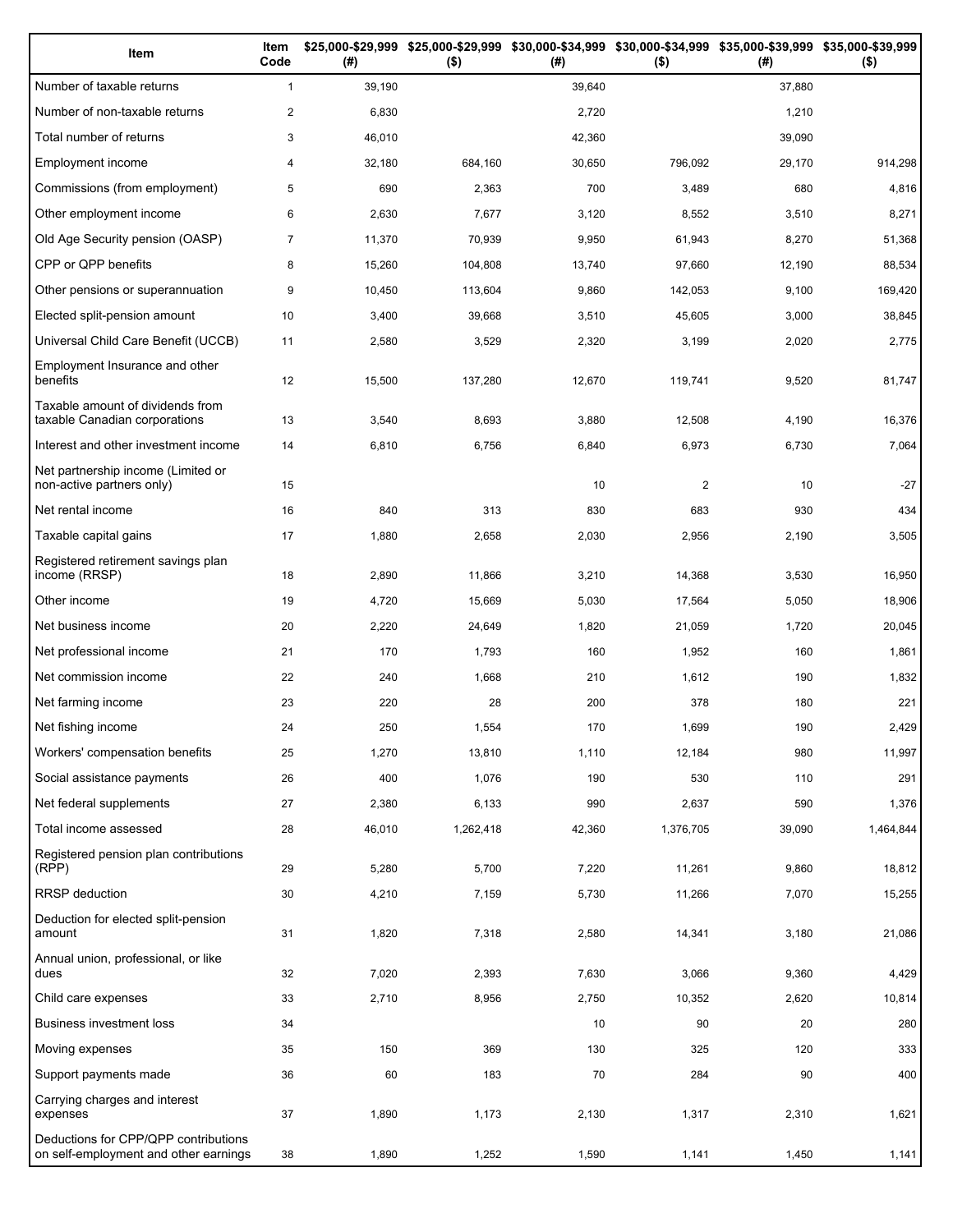| Item                                                                                              | Item<br>Code | (#)    | $($ \$)   | \$25,000-\$29,999 \$25,000-\$29,999 \$30,000-\$34,999 \$30,000-\$34,999 \$35,000-\$39,999 \$35,000-\$39,999<br>(#) | $($ \$)   | (# )   | $($ \$)        |
|---------------------------------------------------------------------------------------------------|--------------|--------|-----------|--------------------------------------------------------------------------------------------------------------------|-----------|--------|----------------|
| Deductions for provincial parental<br>insurance plan (PPIP) premiums on<br>self-employment income | 39           |        |           |                                                                                                                    |           |        |                |
| Exploration and development expenses                                                              | 40           |        |           |                                                                                                                    |           |        |                |
| Other employment expenses                                                                         | 41           | 1,190  | 2,834     | 1,370                                                                                                              | 3,752     | 1,480  | 4,436          |
| Clergy residence deduction                                                                        | 42           | 40     | 260       | 70                                                                                                                 | 564       | 80     | 631            |
| Other deductions                                                                                  | 43           | 2,720  | 1,540     | 2,270                                                                                                              | 1,541     | 1,780  | 1,219          |
| Total deductions before adjustments                                                               | 44           | 20,630 | 39,224    | 22,770                                                                                                             | 59,327    | 25,010 | 80,483         |
| Social benefits repayment                                                                         | 45           |        |           |                                                                                                                    |           |        |                |
| Net income after adjustments                                                                      | 46           | 46,010 | 1,223,210 | 42,360                                                                                                             | 1,317,412 | 39,090 | 1,384,533      |
| Canadian Forces personnel and police<br>deduction                                                 | 47           |        |           |                                                                                                                    |           |        |                |
| Security options deductions                                                                       | 48           |        |           |                                                                                                                    |           | 10     | $\overline{7}$ |
| Other payments deductions                                                                         | 49           | 3,920  | 21,020    | 2,260                                                                                                              | 15,351    | 1,640  | 13,665         |
| Non-capital losses of other years                                                                 | 50           | 70     | 429       | 50                                                                                                                 | 418       | 40     | 270            |
| Net capital losses of other years                                                                 | 51           | 340    | 296       | 440                                                                                                                | 398       | 460    | 382            |
| Capital gains deduction                                                                           | 52           | 30     | 142       | 20                                                                                                                 | 85        | 30     | 137            |
| Northern residents deductions                                                                     | 53           |        |           |                                                                                                                    |           |        |                |
| Additional deductions                                                                             | 54           | 740    | 2,129     | 510                                                                                                                | 1,973     | 360    | 1,621          |
| Farming/fishing losses of prior years                                                             | 55           | 10     | 42        | 20                                                                                                                 | 104       | 10     | 142            |
| Total deductions from net income                                                                  | 56           | 4,860  | 24,087    | 3,190                                                                                                              | 18,339    | 2,470  | 16,244         |
| Taxable income assessed                                                                           | 57           | 45,880 | 1,199,177 | 42,260                                                                                                             | 1,299,081 | 39,010 | 1,368,308      |
| Basic personal amount                                                                             | 58           | 46,010 | 507,286   | 42,360                                                                                                             | 467,237   | 39,090 | 431,262        |
| Age amount                                                                                        | 59           | 11,380 | 77,999    | 9,960                                                                                                              | 68,241    | 8,290  | 54,321         |
| Spouse or common-law partner<br>amount                                                            | 60           | 3,900  | 24,112    | 3,320                                                                                                              | 22,112    | 3,060  | 20,807         |
| Amount for eligible dependant                                                                     | 61           | 2,450  | 25,516    | 2,010                                                                                                              | 21,030    | 1,660  | 17,174         |
| Amount for children 17 and under                                                                  | 62           | 5,370  | 19,336    | 5,440                                                                                                              | 19,509    | 5,430  | 19,631         |
| Amount for infirm dependants age 18<br>or older                                                   | 63           | 80     | 438       | 60                                                                                                                 | 285       | 80     | 398            |
| CPP or QPP contributions through<br>employment                                                    | 64           | 30,910 | 28,132    | 29,480                                                                                                             | 33,800    | 27,960 | 39,827         |
| CPP or QPP contributions on<br>self-employment and other earnings                                 | 65           | 1,890  | 1,252     | 1,590                                                                                                              | 1,141     | 1,450  | 1,141          |
| Employment Insurance premiums                                                                     | 66           | 30,940 | 12,596    | 29,440                                                                                                             | 14,561    | 27,920 | 16,682         |
| PPIP premiums paid                                                                                | 67           |        |           |                                                                                                                    |           |        |                |
| PPIP premiums payable on<br>employment income                                                     | 68           |        |           |                                                                                                                    |           |        |                |
| PPIP premiums payable on<br>self-employment income                                                | 69           |        |           |                                                                                                                    |           |        |                |
| Volunteer firefighters' amount                                                                    | 70           | 200    | 594       | 230                                                                                                                | 702       | 250    | 762            |
| Canada employment amount                                                                          | 71           | 33,200 | 36,083    | 31,870                                                                                                             | 34,533    | 30,490 | 32,957         |
| Public transit amount                                                                             | 72           | 460    | 206       | 370                                                                                                                | 161       | 310    | 149            |
| Children's fitness amount                                                                         | 73           | 1,550  | 645       | 1,860                                                                                                              | 756       | 2,140  | 919            |
| Children's arts amount                                                                            | 74           | 370    | 134       | 420                                                                                                                | 146       | 450    | 155            |
| Home buyers' amount                                                                               | 75           | 310    | 1,448     | 420                                                                                                                | 1,980     | 450    | 2,144          |
| Pension income amount                                                                             | 76           | 12,560 | 24,714    | 11,610                                                                                                             | 22,960    | 10,540 | 20,826         |
| Caregiver amount                                                                                  | 77           | 720    | 3,492     | 660                                                                                                                | 3,305     | 540    | 2,547          |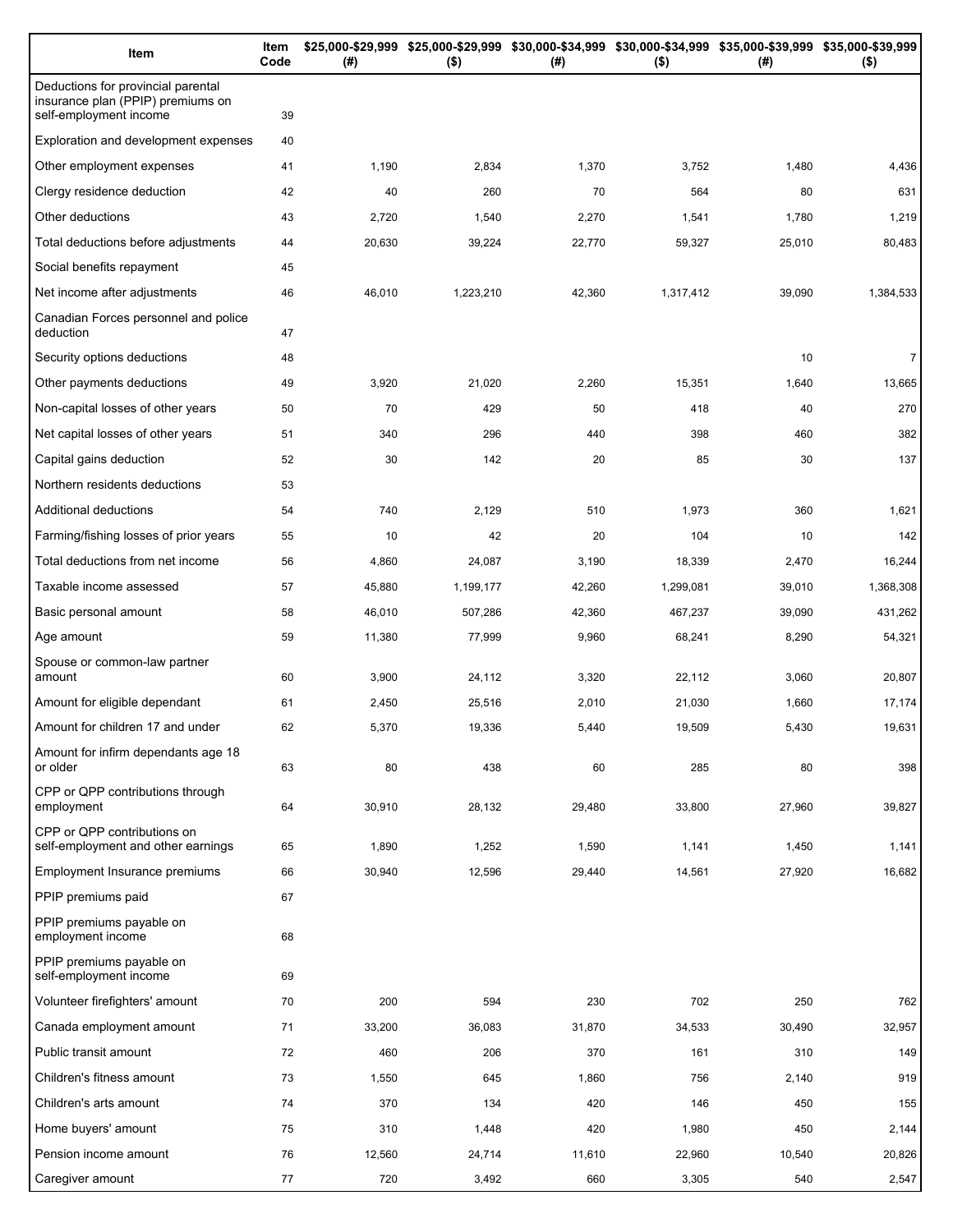| Item                                                                 | Item<br>Code | (#)    | \$25,000-\$29,999 \$25,000-\$29,999 \$30,000-\$34,999 \$30,000-\$34,999 \$35,000-\$39,999 \$35,000-\$39,999<br>$($ \$) | (#)    | $($ \$) | (#)    | $($ \$) |
|----------------------------------------------------------------------|--------------|--------|------------------------------------------------------------------------------------------------------------------------|--------|---------|--------|---------|
| Disability amount                                                    | 78           | 1,950  | 14,972                                                                                                                 | 1,760  | 13,534  | 1,440  | 11,038  |
| Disability amount transferred from a<br>dependant                    | 79           | 660    | 5,945                                                                                                                  | 680    | 6,299   | 660    | 6,241   |
| Interest paid on student loans                                       | 80           | 2,590  | 1,328                                                                                                                  | 2,710  | 1,589   | 2,590  | 1,576   |
| Tuition, education, and textbook<br>amounts                          | 81           | 3,350  | 21,881                                                                                                                 | 2,660  | 17,714  | 1,860  | 12,939  |
| Tuition, education, and textbook<br>amounts transferred from a child | 82           | 520    | 2,356                                                                                                                  | 610    | 2,877   | 810    | 3,893   |
| Amounts transferred from spouse or<br>common-law partner             | 83           | 3,100  | 17,836                                                                                                                 | 2,470  | 13,223  | 1,940  | 9,955   |
| Medical expenses                                                     | 84           | 18,910 | 42,497                                                                                                                 | 16,420 | 39,345  | 13,680 | 33,141  |
| Total tax credits on personal amounts                                | 85           | 46,010 | 130,620                                                                                                                | 42,360 | 121,057 | 39,090 | 111,077 |
| Allowable charitable donations and<br>government gifts               | 86           | 8,310  | 6,430                                                                                                                  | 9,580  | 8,589   | 10,250 | 9,891   |
| Eligible cultural and ecological gifts                               | 87           |        |                                                                                                                        | 10     | 6       |        |         |
| Total tax credit on donations and gifts                              | 88           | 8,160  | 1,713                                                                                                                  | 9,400  | 2,306   | 10,090 | 2,669   |
| Total federal non-refundable tax credits                             | 89           | 46,010 | 132,333                                                                                                                | 42,360 | 123,363 | 39,090 | 113,746 |
| Federal dividend tax credit                                          | 90           | 2,920  | 748                                                                                                                    | 3,570  | 1,282   | 4,050  | 1,845   |
| Overseas employment tax credit                                       | 91           |        |                                                                                                                        |        |         |        |         |
| Minimum tax carryover                                                | 92           | 30     | 33                                                                                                                     | 30     | 50      | 30     | 53      |
| Basic federal tax                                                    | 93           | 36,290 | 52.690                                                                                                                 | 37,460 | 73,113  | 36,490 | 91,166  |
| Federal Foreign Tax Credit                                           | 94           | 640    | 80                                                                                                                     | 830    | 111     | 960    | 117     |
| Federal Political contribution tax credit                            | 95           | 80     | 10                                                                                                                     | 120    | 16      | 160    | 17      |
| <b>Investment Tax Credit</b>                                         | 96           | 110    | 76                                                                                                                     | 80     | 67      | 90     | 102     |
| Labour-sponsored funds tax credit                                    | 97           | 30     | 5                                                                                                                      | 80     | 12      | 170    | 25      |
| Alternative minimum tax payable                                      | 98           |        |                                                                                                                        |        |         |        |         |
| Net federal tax                                                      | 99           | 36,210 | 52,522                                                                                                                 | 37,400 | 72,909  | 36,450 | 90,908  |
| CPP contributions on self-employment                                 | 100          | 1,890  | 2,504                                                                                                                  | 1,590  | 2,281   | 1,450  | 2,282   |
| Social Benefits repayment                                            | 101          |        |                                                                                                                        |        |         |        |         |
| Net Provincial Tax                                                   | 102          | 38,280 | 40,110                                                                                                                 | 39,400 | 56,457  | 37,770 | 69,569  |
| Total tax payable                                                    | 103          | 39,190 | 95,137                                                                                                                 | 39,640 | 131,649 | 37,880 | 162,765 |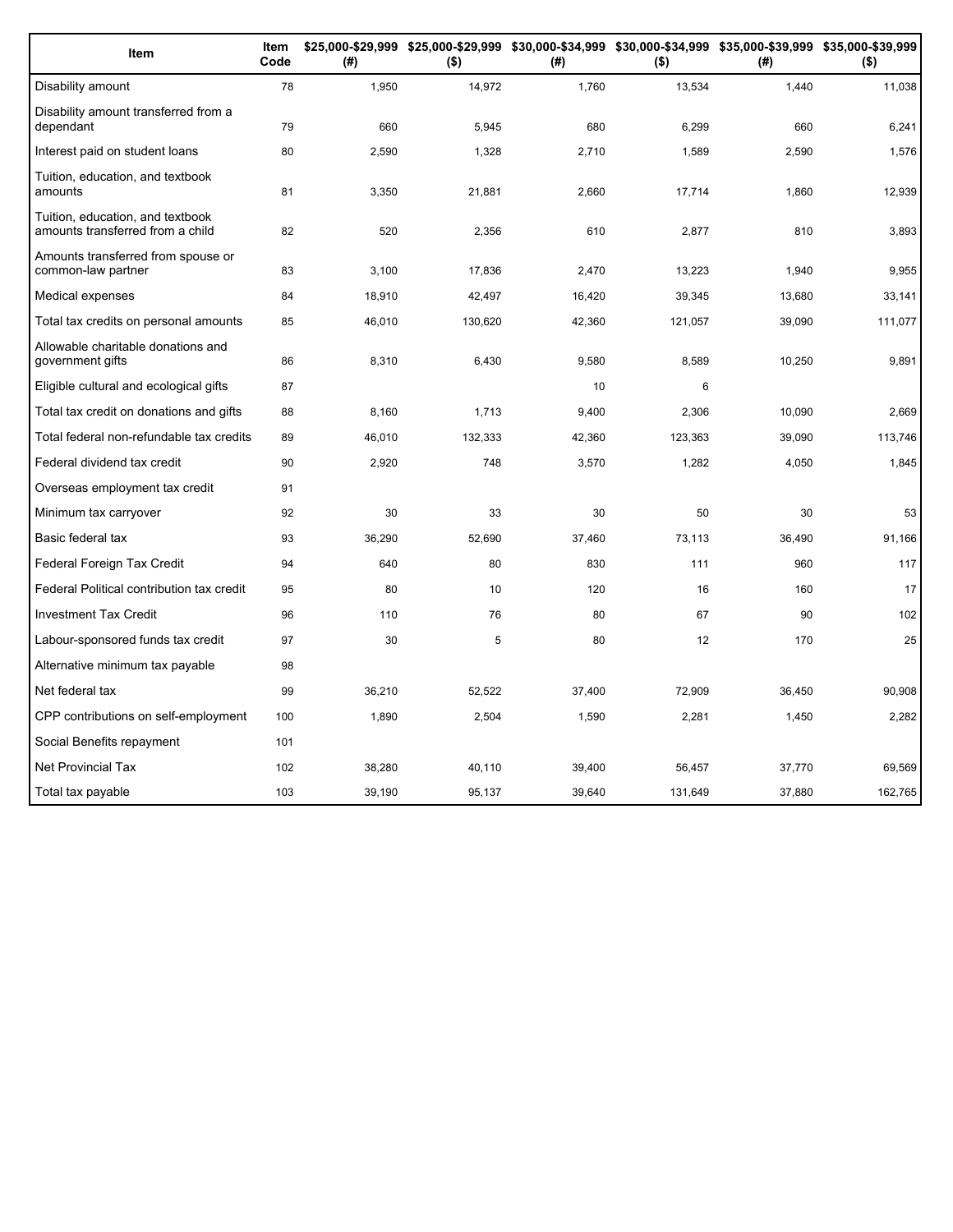| Item                                                                                           | Item<br>Code   | (#)    | \$40,000-\$44,999 \$40,000-\$44,999 \$45,000-\$49,999 \$45,000-\$49,999<br>$($ \$) | (#)    | $($ \$)   | \$50,000-<br>\$54,999<br>(#) | \$50,000-<br>\$54,999<br>$($ \$) |
|------------------------------------------------------------------------------------------------|----------------|--------|------------------------------------------------------------------------------------|--------|-----------|------------------------------|----------------------------------|
| Number of taxable returns                                                                      | $\mathbf{1}$   | 34,420 |                                                                                    | 26,490 |           | 21,630                       |                                  |
| Number of non-taxable returns                                                                  | 2              | 580    |                                                                                    | 320    |           | 170                          |                                  |
| Total number of returns                                                                        | 3              | 35,000 |                                                                                    | 26,810 |           | 21,800                       |                                  |
| Employment income                                                                              | 4              | 26,060 | 938,722                                                                            | 20,530 | 835,372   | 17,060                       | 768,854                          |
| Commissions (from employment)                                                                  | 5              | 650    | 6,048                                                                              | 570    | 6,438     | 510                          | 7,115                            |
| Other employment income                                                                        | 6              | 3,580  | 10,178                                                                             | 3,240  | 9,016     | 2,750                        | 8,355                            |
| Old Age Security pension (OASP)                                                                | $\overline{7}$ | 7,480  | 46,190                                                                             | 5,250  | 32,239    | 3,980                        | 24,485                           |
| CPP or QPP benefits                                                                            | 8              | 11,270 | 82,133                                                                             | 8,230  | 61,665    | 6,420                        | 49,639                           |
| Other pensions or superannuation                                                               | 9              | 8,750  | 196,687                                                                            | 6,660  | 181,116   | 5,340                        | 162,199                          |
| Elected split-pension amount                                                                   | 10             | 3,210  | 42,207                                                                             | 1,340  | 15,494    | 830                          | 9,659                            |
| Universal Child Care Benefit (UCCB)                                                            | 11             | 1,730  | 2,466                                                                              | 1,230  | 1,750     | 1,030                        | 1,498                            |
| Employment Insurance and other benefits                                                        | 12             | 6,760  | 54,945                                                                             | 4,520  | 35,893    | 3,190                        | 25,311                           |
| Taxable amount of dividends from taxable Canadian<br>corporations                              | 13             | 4,430  | 18,155                                                                             | 3,850  | 19,884    | 3,440                        | 20,777                           |
| Interest and other investment income                                                           | 14             | 6,620  | 7,860                                                                              | 5,390  | 6,391     | 4,530                        | 5,470                            |
| Net partnership income (Limited or non-active<br>partners only)                                | 15             | 20     | $-19$                                                                              | 30     | 49        | 30                           | $-26$                            |
| Net rental income                                                                              | 16             | 890    | 723                                                                                | 740    | 481       | 670                          | 327                              |
| Taxable capital gains                                                                          | 17             | 2,400  | 4,022                                                                              | 1,980  | 3,505     | 1,730                        | 3,629                            |
| Registered retirement savings plan income (RRSP)                                               | 18             | 3,570  | 18,185                                                                             | 2,960  | 15,343    | 2,560                        | 13,157                           |
| Other income                                                                                   | 19             | 4,970  | 19,833                                                                             | 4,030  | 16,982    | 3,500                        | 16,292                           |
| Net business income                                                                            | 20             | 1,540  | 19,921                                                                             | 1,250  | 15,949    | 1,030                        | 14,244                           |
| Net professional income                                                                        | 21             | 160    | 2,232                                                                              | 160    | 2,237     | 120                          | 2,152                            |
| Net commission income                                                                          | 22             | 190    | 2,247                                                                              | 140    | 2,009     | 130                          | 1,611                            |
| Net farming income                                                                             | 23             | 180    | 391                                                                                | 120    | $-137$    | 110                          | 193                              |
| Net fishing income                                                                             | 24             | 140    | 2,457                                                                              | 110    | 2,206     | 100                          | 2,394                            |
| Workers' compensation benefits                                                                 | 25             | 710    | 7,261                                                                              | 510    | 5,742     | 390                          | 4,409                            |
| Social assistance payments                                                                     | 26             | 70     | 211                                                                                | 40     | 119       | 20                           | 72                               |
| Net federal supplements                                                                        | 27             | 340    | 737                                                                                | 150    | 354       | 90                           | 232                              |
| Total income assessed                                                                          | 28             | 35,000 | 1,485,249                                                                          | 26,810 | 1,271,346 | 21,800                       | 1,142,826                        |
| Registered pension plan contributions (RPP)                                                    | 29             | 10,400 | 24,115                                                                             | 8,970  | 23,221    | 7,780                        | 22,334                           |
| RRSP deduction                                                                                 | 30             | 7,870  | 20,167                                                                             | 7,290  | 21,969    | 6,610                        | 22,975                           |
| Deduction for elected split-pension amount                                                     | 31             | 3,450  | 27,832                                                                             | 3,310  | 32,323    | 2,720                        | 32,371                           |
| Annual union, professional, or like dues                                                       | 32             | 9,770  | 5,051                                                                              | 8,270  | 4,991     | 6,970                        | 4,646                            |
| Child care expenses                                                                            | 33             | 2,410  | 10,988                                                                             | 1,810  | 8,573     | 1,470                        | 7,487                            |
| <b>Business investment loss</b>                                                                | 34             |        |                                                                                    |        |           | 10                           | 182                              |
| Moving expenses                                                                                | 35             | 100    | 319                                                                                | 90     | 417       | 80                           | 287                              |
| Support payments made                                                                          | 36             | 90     | 436                                                                                | 80     | 463       | 90                           | 596                              |
| Carrying charges and interest expenses                                                         | 37             | 2,420  | 1,789                                                                              | 2,230  | 2,038     | 2,020                        | 1,755                            |
| Deductions for CPP/QPP contributions on<br>self-employment and other earnings                  | 38             | 1,340  | 1,187                                                                              | 1,080  | 991       | 810                          | 890                              |
| Deductions for provincial parental insurance plan<br>(PPIP) premiums on self-employment income | 39             |        |                                                                                    |        |           |                              |                                  |
| Exploration and development expenses                                                           | 40             |        |                                                                                    |        |           | 10                           | 29                               |
| Other employment expenses                                                                      | 41             | 1,540  | 5,230                                                                              | 1,470  | 5,785     | 1,360                        | 6,271                            |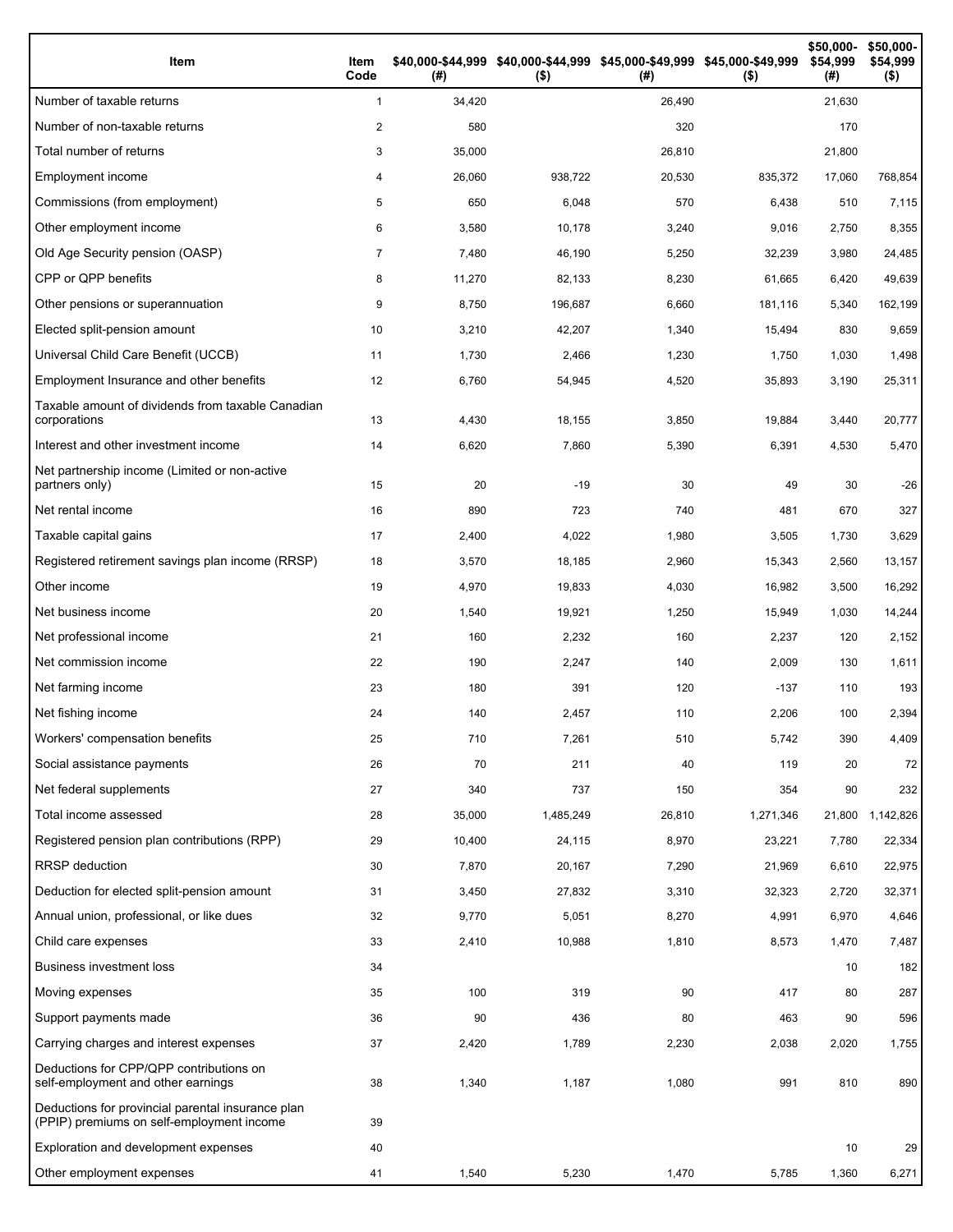| Item                                                                 | Item<br>Code | (# )   | \$40,000-\$44,999 \$40,000-\$44,999 \$45,000-\$49,999 \$45,000-\$49,999<br>$($ \$) | (# )   | $($ \$)   | \$50,000-<br>\$54,999<br>(#) | \$50,000-<br>\$54,999<br>$($ \$) |
|----------------------------------------------------------------------|--------------|--------|------------------------------------------------------------------------------------|--------|-----------|------------------------------|----------------------------------|
| Clergy residence deduction                                           | 42           | 100    | 915                                                                                | 90     | 905       | 110                          | 1,243                            |
| Other deductions                                                     | 43           | 1,370  | 1,149                                                                              | 1,000  | 1,021     | 690                          | 799                              |
| Total deductions before adjustments                                  | 44           | 24,670 | 99,297                                                                             | 20,810 | 102,805   | 17,580                       | 101,870                          |
| Social benefits repayment                                            | 45           |        |                                                                                    |        |           |                              |                                  |
| Net income after adjustments                                         | 46           | 34,990 | 1,385,981                                                                          | 26,810 | 1,168,541 | 21,800                       | 1,041,014                        |
| Canadian Forces personnel and police deduction                       | 47           |        |                                                                                    |        |           |                              |                                  |
| Security options deductions                                          | 48           |        |                                                                                    | 10     | 42        | 10                           | 29                               |
| Other payments deductions                                            | 49           | 1,100  | 8,209                                                                              | 680    | 6,215     | 500                          | 4,713                            |
| Non-capital losses of other years                                    | 50           | 30     | 253                                                                                | 20     | 171       | 20                           | 163                              |
| Net capital losses of other years                                    | 51           | 550    | 566                                                                                | 500    | 596       | 450                          | 612                              |
| Capital gains deduction                                              | 52           | 30     | 163                                                                                | 30     | 205       | 30                           | 426                              |
| Northern residents deductions                                        | 53           |        |                                                                                    |        |           | 10                           | 21                               |
| Additional deductions                                                | 54           | 300    | 1,941                                                                              | 220    | 1,183     | 140                          | 538                              |
| Farming/fishing losses of prior years                                | 55           |        |                                                                                    |        |           |                              |                                  |
| Total deductions from net income                                     | 56           | 1,970  | 11,266                                                                             | 1,430  | 8,520     | 1,120                        | 6,526                            |
| Taxable income assessed                                              | 57           | 34,950 | 1,374,726                                                                          | 26,790 | 1,160,031 | 21,790                       | 1,034,489                        |
| Basic personal amount                                                | 58           | 35,000 | 386,180                                                                            | 26,810 | 295,853   | 21,800                       | 240,591                          |
| Age amount                                                           | 59           | 7,500  | 45,204                                                                             | 5,260  | 29,751    | 3,990                        | 20,491                           |
| Spouse or common-law partner amount                                  | 60           | 2,540  | 17,621                                                                             | 1,990  | 13,789    | 1,790                        | 12,986                           |
| Amount for eligible dependant                                        | 61           | 1,290  | 13,230                                                                             | 900    | 9,273     | 660                          | 6,846                            |
| Amount for children 17 and under                                     | 62           | 4,890  | 17,940                                                                             | 4,100  | 15,187    | 3,480                        | 13,151                           |
| Amount for infirm dependants age 18 or older                         | 63           | 50     | 278                                                                                | 50     | 275       | 40                           | 223                              |
| CPP or QPP contributions through employment                          | 64           | 24,880 | 41,559                                                                             | 19,650 | 37,469    | 16,300                       | 34,131                           |
| CPP or QPP contributions on self-employment and<br>other earnings    | 65           | 1,340  | 1,187                                                                              | 1,080  | 991       | 810                          | 890                              |
| Employment Insurance premiums                                        | 66           | 24,790 | 17,067                                                                             | 19,490 | 15,030    | 16,060                       | 12,947                           |
| PPIP premiums paid                                                   | 67           |        |                                                                                    |        |           |                              |                                  |
| PPIP premiums payable on employment income                           | 68           |        |                                                                                    |        |           |                              |                                  |
| PPIP premiums payable on self-employment income                      | 69           |        |                                                                                    |        |           |                              |                                  |
| Volunteer firefighters' amount                                       | 70           | 260    | 786                                                                                | 240    | 720       | 210                          | 621                              |
| Canada employment amount                                             | 71           | 27,220 | 29,459                                                                             | 21,290 | 23,175    | 17,640                       | 19,220                           |
| Public transit amount                                                | 72           | 220    | 103                                                                                | 170    | 77        | 130                          | 64                               |
| Children's fitness amount                                            | 73           | 2,200  | 989                                                                                | 1,960  | 901       | 1,770                        | 861                              |
| Children's arts amount                                               | 74           | 500    | 197                                                                                | 460    | 177       | 400                          | 164                              |
| Home buyers' amount                                                  | 75           | 350    | 1,632                                                                              | 320    | 1,477     | 250                          | 1,172                            |
| Pension income amount                                                | 76           | 10,170 | 20,135                                                                             | 7,480  | 14,799    | 5,810                        | 11,500                           |
| Caregiver amount                                                     | 77           | 430    | 2,133                                                                              | 330    | 1,776     | 260                          | 1,394                            |
| Disability amount                                                    | 78           | 1,130  | 8,728                                                                              | 820    | 6,326     | 590                          | 4,498                            |
| Disability amount transferred from a dependant                       | 79           | 590    | 5,766                                                                              | 460    | 4,450     | 380                          | 3,854                            |
| Interest paid on student loans                                       | 80           | 2,180  | 1,360                                                                              | 1,790  | 1,297     | 1,540                        | 1,203                            |
| Tuition, education, and textbook amounts                             | 81           | 1,460  | 9,710                                                                              | 1,080  | 7,306     | 900                          | 6,072                            |
| Tuition, education, and textbook amounts transferred<br>from a child | 82           | 860    | 4,263                                                                              | 790    | 3,985     | 740                          | 3,708                            |
| Amounts transferred from spouse or common-law<br>partner             | 83           | 1,330  | 6,808                                                                              | 910    | 4,650     | 680                          | 3,455                            |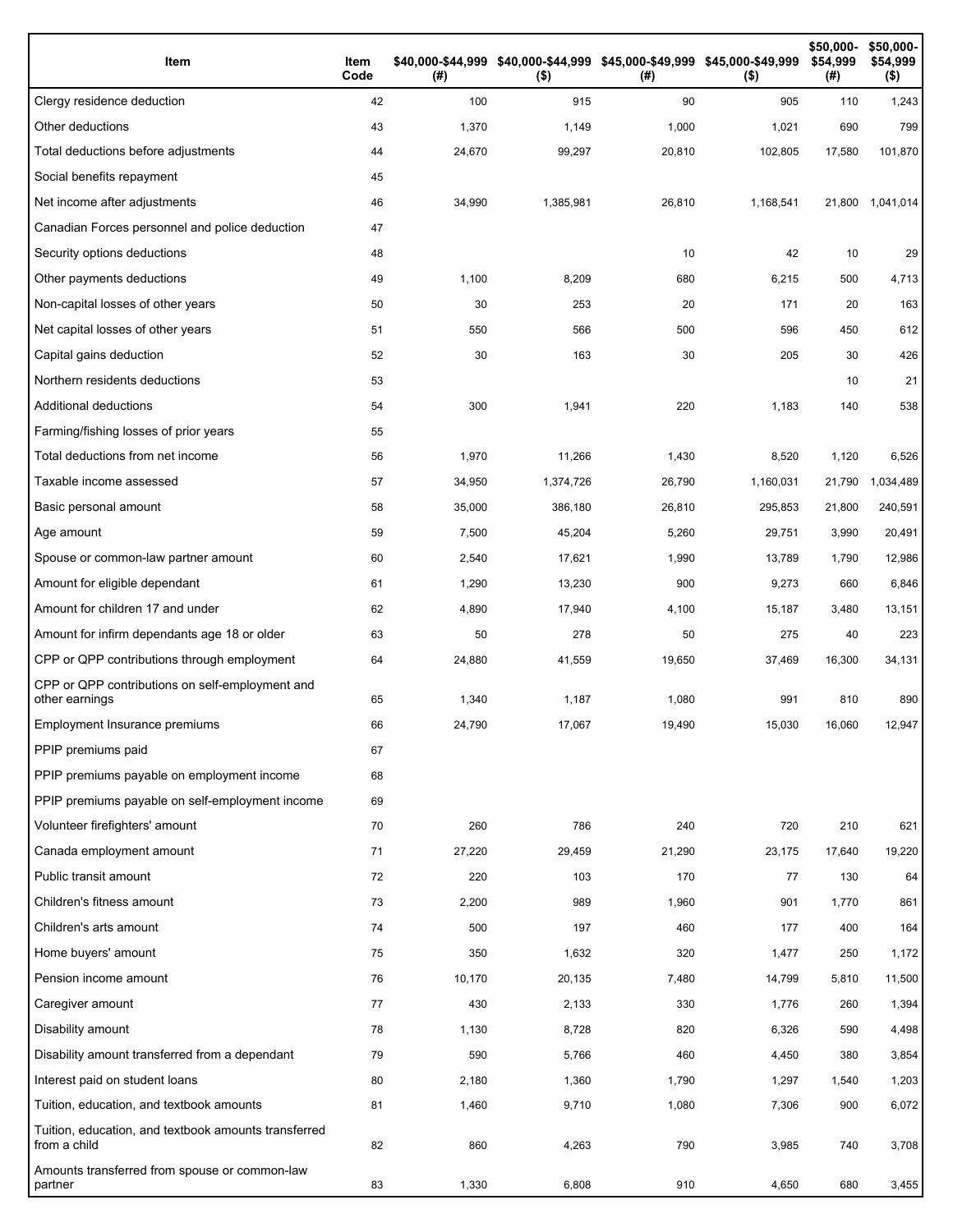| Item                                                | Item<br>Code | \$40.000-\$44.999<br>(#) | $($ \$) | (#)    | \$40,000-\$44,999 \$45,000-\$49,999 \$45,000-\$49,999<br>$($ \$) | \$50,000-<br>\$54,999<br>(#) | \$50,000-<br>\$54,999<br>$($ \$) |
|-----------------------------------------------------|--------------|--------------------------|---------|--------|------------------------------------------------------------------|------------------------------|----------------------------------|
| Medical expenses                                    | 84           | 11,330                   | 30,373  | 7,510  | 21,342                                                           | 5,370                        | 15,253                           |
| Total tax credits on personal amounts               | 85           | 35,000                   | 99,410  | 26,810 | 76,517                                                           | 21,800                       | 62,295                           |
| Allowable charitable donations and government gifts | 86           | 10,340                   | 10,913  | 8,820  | 9,791                                                            | 7,660                        | 9,119                            |
| Eligible cultural and ecological gifts              | 87           |                          |         |        |                                                                  | 10                           | 3                                |
| Total tax credit on donations and gifts             | 88           | 10,200                   | 2,963   | 8,730  | 2,664                                                            | 7,560                        | 2,493                            |
| Total federal non-refundable tax credits            | 89           | 35,000                   | 102,373 | 26,810 | 79,181                                                           | 21,800                       | 64,788                           |
| Federal dividend tax credit                         | 90           | 4,370                    | 2,185   | 3,810  | 2,527                                                            | 3,420                        | 2,738                            |
| Overseas employment tax credit                      | 91           |                          |         |        |                                                                  |                              |                                  |
| Minimum tax carryover                               | 92           | 30                       | 62      | 20     | 56                                                               | 20                           | 49                               |
| Basic federal tax                                   | 93           | 33,560                   | 102,556 | 26,000 | 95,879                                                           | 21,310                       | 95,471                           |
| Federal Foreign Tax Credit                          | 94           | 1,090                    | 170     | 970    | 213                                                              | 840                          | 247                              |
| Federal Political contribution tax credit           | 95           | 200                      | 23      | 170    | 19                                                               | 170                          | 25                               |
| <b>Investment Tax Credit</b>                        | 96           | 90                       | 105     | 60     | 92                                                               | 50                           | 90                               |
| Labour-sponsored funds tax credit                   | 97           | 190                      | 33      | 160    | 29                                                               | 70                           | 12                               |
| Alternative minimum tax payable                     | 98           |                          |         |        |                                                                  |                              |                                  |
| Net federal tax                                     | 99           | 33,520                   | 102,231 | 25,960 | 95,529                                                           | 21,270                       | 95,096                           |
| CPP contributions on self-employment                | 100          | 1,340                    | 2,374   | 1,080  | 1,982                                                            | 810                          | 1,779                            |
| Social Benefits repayment                           | 101          |                          |         |        |                                                                  |                              |                                  |
| <b>Net Provincial Tax</b>                           | 102          | 34,350                   | 78,852  | 26,460 | 73,690                                                           | 21,600                       | 71,528                           |
| Total tax payable                                   | 103          | 34,420                   | 183,463 | 26,490 | 171,202                                                          | 21,630                       | 168,407                          |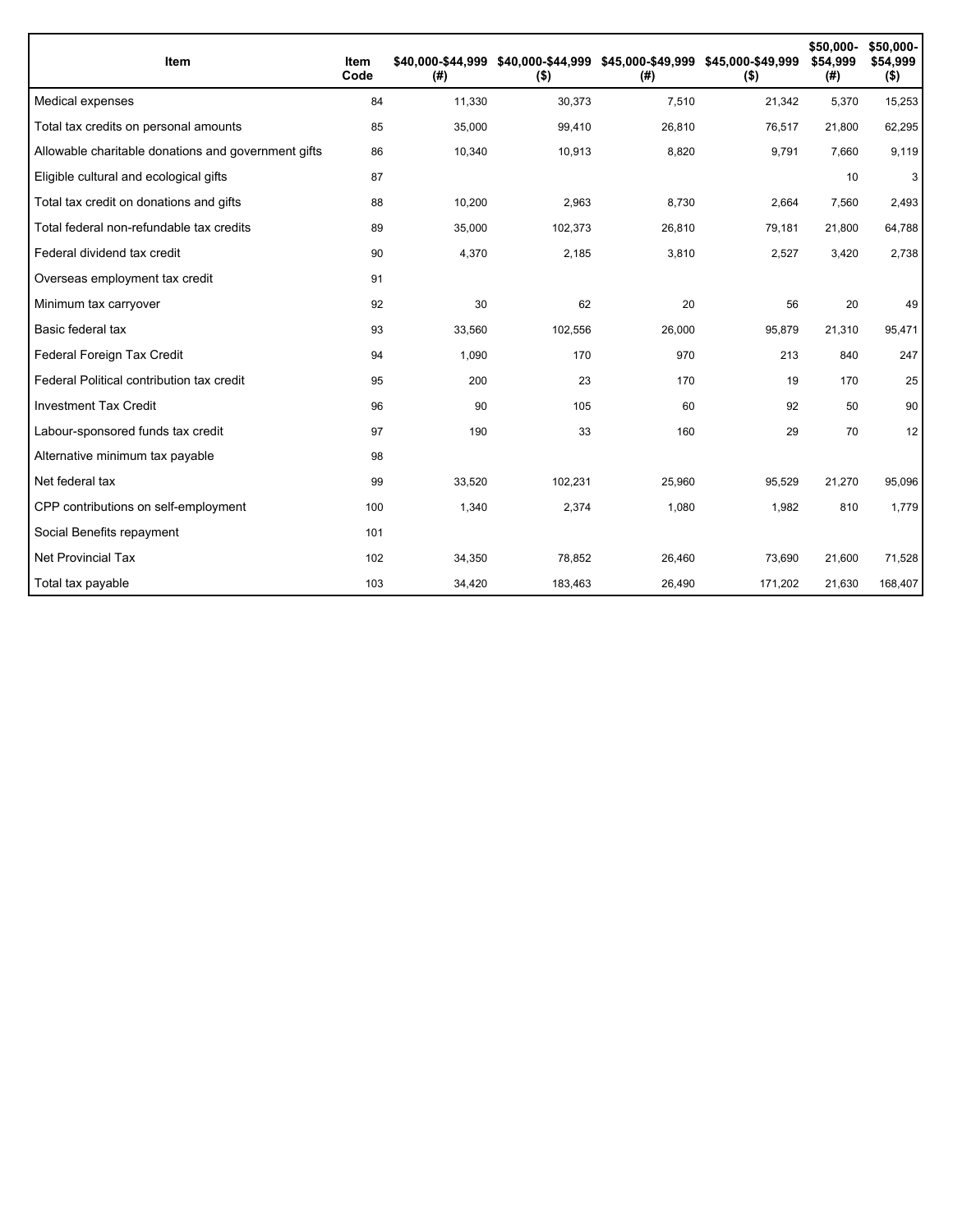| Item                                                                          | Item<br>Code   | (# )   | \$55,000-\$59,999 \$55,000-\$59,999<br>$($ \$) | (# )   | \$60,000-\$69,999 \$60,000-\$69,999 \$70,000-\$79,999 \$70,000-\$79,999<br>$($ \$) | (# )   | $($ \$)   |
|-------------------------------------------------------------------------------|----------------|--------|------------------------------------------------|--------|------------------------------------------------------------------------------------|--------|-----------|
| Number of taxable returns                                                     | $\mathbf{1}$   | 18,070 |                                                | 29,160 |                                                                                    | 22,690 |           |
| Number of non-taxable returns                                                 | $\overline{2}$ | 100    |                                                | 130    |                                                                                    | 60     |           |
| Total number of returns                                                       | 3              | 18,170 |                                                | 29,290 |                                                                                    | 22,750 |           |
| Employment income                                                             | 4              | 14,610 | 728,475                                        | 24,430 | 1,392,161                                                                          | 19,810 | 1,327,515 |
| Commissions (from employment)                                                 | 5              | 400    | 6,295                                          | 680    | 14,300                                                                             | 480    | 12,452    |
| Other employment income                                                       | 6              | 2,350  | 6,604                                          | 3,840  | 11,380                                                                             | 3,560  | 8,419     |
| Old Age Security pension (OASP)                                               | $\overline{7}$ | 2,910  | 17,794                                         | 4,200  | 25,635                                                                             | 2,520  | 15,213    |
| CPP or QPP benefits                                                           | 8              | 4,940  | 38,166                                         | 6,910  | 54,067                                                                             | 4,250  | 33,309    |
| Other pensions or superannuation                                              | 9              | 4,130  | 136,258                                        | 5,900  | 210,229                                                                            | 3,720  | 140,113   |
| Elected split-pension amount                                                  | 10             | 690    | 8,302                                          | 1,010  | 13,071                                                                             | 950    | 12,682    |
| Universal Child Care Benefit (UCCB)                                           | 11             | 810    | 1,145                                          | 1,230  | 1,793                                                                              | 830    | 1,257     |
| Employment Insurance and other<br>benefits                                    | 12             | 2,520  | 20,606                                         | 3,210  | 26,526                                                                             | 2,030  | 16,985    |
| Taxable amount of dividends from<br>taxable Canadian corporations             | 13             | 3,000  | 19,539                                         | 5,140  | 43,712                                                                             | 4,290  | 43,429    |
| Interest and other investment income                                          | 14             | 4,050  | 5,479                                          | 6,530  | 8,735                                                                              | 5,190  | 7,626     |
| Net partnership income (Limited or<br>non-active partners only)               | 15             | 20     | 29                                             | 50     | 26                                                                                 | 50     | 37        |
| Net rental income                                                             | 16             | 610    | 634                                            | 1,070  | 801                                                                                | 850    | 455       |
| Taxable capital gains                                                         | 17             | 1,580  | 3,610                                          | 2,520  | 7,619                                                                              | 2,150  | 6,668     |
| Registered retirement savings plan<br>income (RRSP)                           | 18             | 2,250  | 11,945                                         | 3,660  | 22,625                                                                             | 2,910  | 19,539    |
| Other income                                                                  | 19             | 2,910  | 14,462                                         | 4,800  | 25,989                                                                             | 3,720  | 22,597    |
| Net business income                                                           | 20             | 870    | 14,257                                         | 1,420  | 21,191                                                                             | 1,030  | 16,132    |
| Net professional income                                                       | 21             | 120    | 1,750                                          | 240    | 4,403                                                                              | 230    | 6,082     |
| Net commission income                                                         | 22             | 100    | 1,622                                          | 170    | 3,467                                                                              | 140    | 3,080     |
| Net farming income                                                            | 23             | 90     | 438                                            | 140    | 106                                                                                | 110    | $-174$    |
| Net fishing income                                                            | 24             | 80     | 2.415                                          | 140    | 4,145                                                                              | 100    | 3,959     |
| Workers' compensation benefits                                                | 25             | 270    | 3,055                                          | 380    | 4,289                                                                              | 210    | 2,004     |
| Social assistance payments                                                    | 26             | 10     | 23                                             | 20     | 55                                                                                 | 20     | 50        |
| Net federal supplements                                                       | 27             | 50     | 155                                            | 70     | 174                                                                                | 30     | 97        |
| Total income assessed                                                         | 28             | 18,170 | 1,043,638                                      | 29,290 | 1,897,809                                                                          | 22,750 | 1,700,698 |
| Registered pension plan contributions<br>(RPP)                                | 29             | 7,540  | 24,984                                         | 14,450 | 57,002                                                                             | 13,160 | 62,501    |
| RRSP deduction                                                                | 30             | 6,080  | 23,850                                         | 11,020 | 49,958                                                                             | 9,340  | 50,645    |
| Deduction for elected split-pension<br>amount                                 | 31             | 2,070  | 28,068                                         | 3,110  | 47,565                                                                             | 1,940  | 30,673    |
| Annual union, professional, or like<br>dues                                   | 32             | 6,610  | 4,971                                          | 12,400 | 10,660                                                                             | 11,810 | 11,304    |
| Child care expenses                                                           | 33             | 1,240  | 6,320                                          | 2,090  | 11,472                                                                             | 1,560  | 8,475     |
| Business investment loss                                                      | 34             | 10     | 100                                            | 20     | 252                                                                                | 10     | 181       |
| Moving expenses                                                               | 35             | 90     | 529                                            | 150    | 863                                                                                | 100    | 884       |
| Support payments made                                                         | 36             | 70     | 533                                            | 150    | 1,164                                                                              | 130    | 1,028     |
| Carrying charges and interest<br>expenses                                     | 37             | 1,720  | 1,753                                          | 3,010  | 3,654                                                                              | 2,440  | 3,571     |
| Deductions for CPP/QPP contributions<br>on self-employment and other earnings | 38             | 630    | 802                                            | 810    | 1,147                                                                              | 560    | 879       |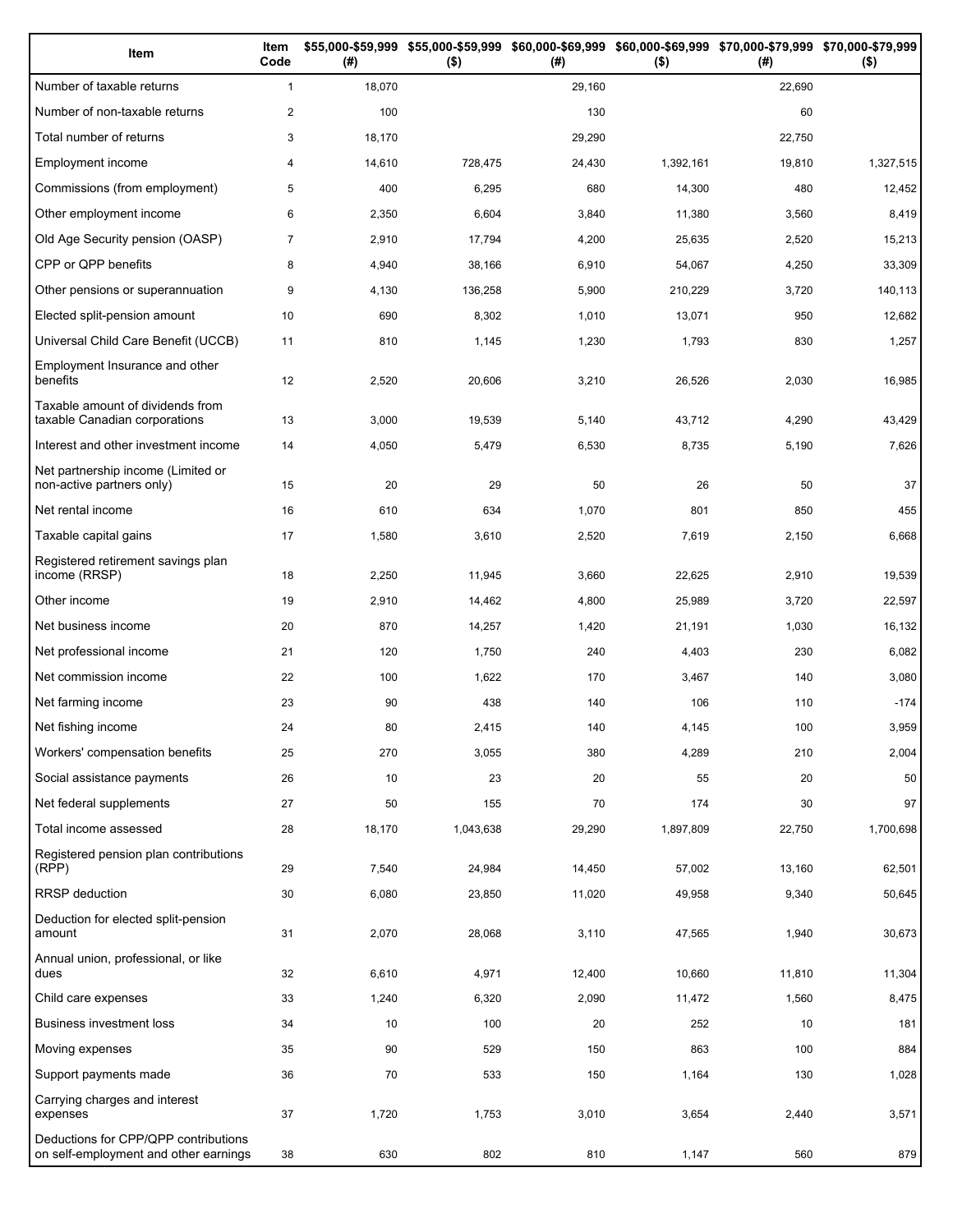| Item                                                                                              | Item<br>Code | (#)    | $($ \$) | \$55,000-\$59,999 \$55,000-\$59,999 \$60,000-\$69,999 \$60,000-\$69,999 \$70,000-\$79,999 \$70,000-\$79,999<br>(#) | $($ \$)   | (#)    | $($ \$)   |
|---------------------------------------------------------------------------------------------------|--------------|--------|---------|--------------------------------------------------------------------------------------------------------------------|-----------|--------|-----------|
| Deductions for provincial parental<br>insurance plan (PPIP) premiums on<br>self-employment income | 39           |        |         |                                                                                                                    |           |        |           |
| Exploration and development expenses                                                              | 40           | 10     | 53      | 20                                                                                                                 | 113       | 20     | 115       |
| Other employment expenses                                                                         | 41           | 1,190  | 5,701   | 1,800                                                                                                              | 8,938     | 1,250  | 5,590     |
| Clergy residence deduction                                                                        | 42           | 110    | 1,409   | 130                                                                                                                | 1,713     | 70     | 1,012     |
| Other deductions                                                                                  | 43           | 590    | 857     | 790                                                                                                                | 1,259     | 580    | 1,080     |
| Total deductions before adjustments                                                               | 44           | 15,400 | 99,933  | 25,830                                                                                                             | 195,777   | 20,860 | 177,952   |
| Social benefits repayment                                                                         | 45           | 50     | 5       | 1,430                                                                                                              | 1,529     | 2,110  | 3,207     |
| Net income after adjustments                                                                      | 46           | 18,170 | 943,700 | 29,290                                                                                                             | 1,700,529 | 22,750 | 1,519,538 |
| Canadian Forces personnel and police<br>deduction                                                 | 47           |        |         |                                                                                                                    |           |        |           |
| Security options deductions                                                                       | 48           | 10     | 36      | 40                                                                                                                 | 100       | 30     | 89        |
| Other payments deductions                                                                         | 49           | 330    | 3,232   | 480                                                                                                                | 4,560     | 260    | 2,150     |
| Non-capital losses of other years                                                                 | 50           | 10     | 150     | 20                                                                                                                 | 193       | 10     | 148       |
| Net capital losses of other years                                                                 | 51           | 380    | 487     | 710                                                                                                                | 949       | 600    | 1,145     |
| Capital gains deduction                                                                           | 52           | 30     | 343     | 60                                                                                                                 | 1,194     | 60     | 1,041     |
| Northern residents deductions                                                                     | 53           | 20     | 36      | 30                                                                                                                 | 58        | 20     | 66        |
| Additional deductions                                                                             | 54           | 110    | 512     | 130                                                                                                                | 588       | 80     | 289       |
| Farming/fishing losses of prior years                                                             | 55           |        |         |                                                                                                                    |           |        |           |
| Total deductions from net income                                                                  | 56           | 870    | 4,884   | 1,420                                                                                                              | 7,769     | 1,030  | 5,183     |
| Taxable income assessed                                                                           | 57           | 18,160 | 938,841 | 29,280                                                                                                             | 1,692,787 | 22,750 | 1,514,378 |
| Basic personal amount                                                                             | 58           | 18,170 | 200,519 | 29,290                                                                                                             | 323,281   | 22,750 | 251,113   |
| Age amount                                                                                        | 59           | 2,920  | 13,257  | 4,210                                                                                                              | 15,542    | 2,520  | 5,855     |
| Spouse or common-law partner<br>amount                                                            | 60           | 1,510  | 10,927  | 2,450                                                                                                              | 17,475    | 1,920  | 14,147    |
| Amount for eligible dependant                                                                     | 61           | 490    | 5,079   | 890                                                                                                                | 9,125     | 790    | 8,106     |
| Amount for children 17 and under                                                                  | 62           | 3,090  | 11,785  | 5,920                                                                                                              | 22,683    | 5,490  | 21,123    |
| Amount for infirm dependants age 18<br>or older                                                   | 63           | 30     | 168     | 50                                                                                                                 | 229       | 30     | 150       |
| CPP or QPP contributions through<br>employment                                                    | 64           | 14,000 | 30,371  | 23,570                                                                                                             | 52,260    | 19,250 | 43,526    |
| CPP or QPP contributions on<br>self-employment and other earnings                                 | 65           | 630    | 802     | 810                                                                                                                | 1,147     | 560    | 879       |
| Employment Insurance premiums                                                                     | 66           | 13,860 | 11,431  | 23,160                                                                                                             | 19,480    | 18,910 | 16,197    |
| PPIP premiums paid                                                                                | 67           |        |         |                                                                                                                    |           |        |           |
| PPIP premiums payable on<br>employment income                                                     | 68           |        |         |                                                                                                                    |           |        |           |
| PPIP premiums payable on<br>self-employment income                                                | 69           |        |         |                                                                                                                    |           |        |           |
| Volunteer firefighters' amount                                                                    | 70           | 170    | 495     | 270                                                                                                                | 819       | 170    | 522       |
| Canada employment amount                                                                          | 71           | 15,060 | 16,486  | 25,050                                                                                                             | 27,511    | 20,160 | 22,273    |
| Public transit amount                                                                             | 72           | 100    | 51      | 190                                                                                                                | 93        | 130    | 59        |
| Children's fitness amount                                                                         | 73           | 1,660  | 820     | 3,410                                                                                                              | 1,738     | 3,470  | 1,893     |
| Children's arts amount                                                                            | 74           | 400    | 156     | 900                                                                                                                | 379       | 950    | 412       |
| Home buyers' amount                                                                               | 75           | 210    | 1,006   | 420                                                                                                                | 1,970     | 250    | 1,185     |
| Pension income amount                                                                             | 76           | 4,530  | 8,956   | 6,480                                                                                                              | 12,775    | 4,190  | 8,280     |
| Caregiver amount                                                                                  | 77           | 210    | 1,013   | 290                                                                                                                | 1,527     | 260    | 1,365     |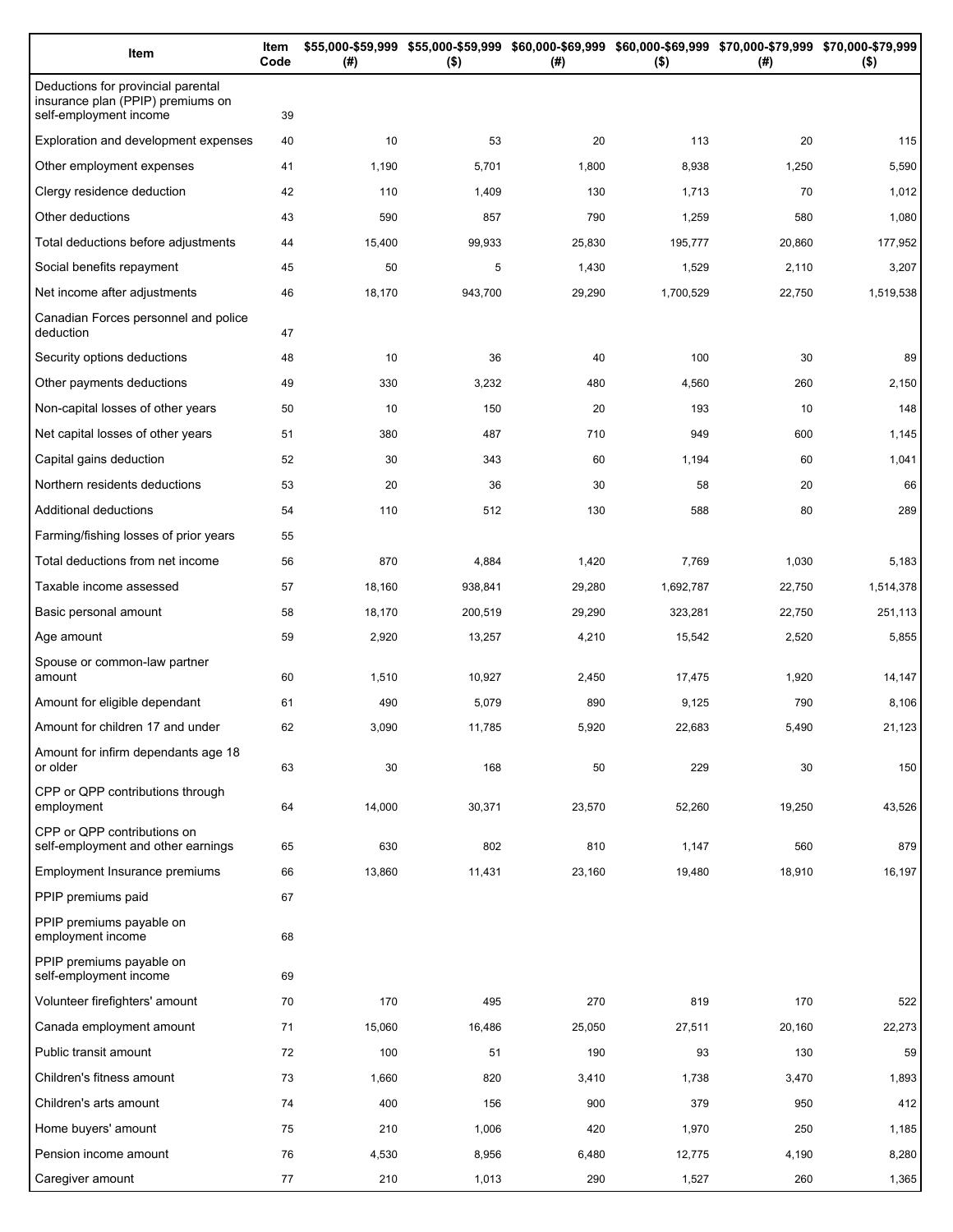| Item                                                                 | Item<br>Code | (# )   | \$55,000-\$59,999 \$55,000-\$59,999 \$60,000-\$69,999 \$60,000-\$69,999 \$70,000-\$79,999 \$70,000-\$79,999<br>$($ \$) | (#)    | $($ \$) | (#)    | $($ \$) |
|----------------------------------------------------------------------|--------------|--------|------------------------------------------------------------------------------------------------------------------------|--------|---------|--------|---------|
| Disability amount                                                    | 78           | 480    | 3,687                                                                                                                  | 620    | 4,740   | 380    | 2,917   |
| Disability amount transferred from a<br>dependant                    | 79           | 330    | 3,315                                                                                                                  | 540    | 5,609   | 530    | 5,648   |
| Interest paid on student loans                                       | 80           | 1,360  | 1,163                                                                                                                  | 2,230  | 1,876   | 1,700  | 1,288   |
| Tuition, education, and textbook<br>amounts                          | 81           | 770    | 5,030                                                                                                                  | 1,240  | 5,921   | 930    | 4,995   |
| Tuition, education, and textbook<br>amounts transferred from a child | 82           | 620    | 3,162                                                                                                                  | 1,390  | 7,183   | 1,550  | 8,431   |
| Amounts transferred from spouse or<br>common-law partner             | 83           | 490    | 2,481                                                                                                                  | 830    | 4,185   | 570    | 2,960   |
| Medical expenses                                                     | 84           | 3,910  | 11,068                                                                                                                 | 5,500  | 16,855  | 3,540  | 9,721   |
| Total tax credits on personal amounts                                | 85           | 18,170 | 51,485                                                                                                                 | 29,290 | 83,163  | 22,750 | 64,962  |
| Allowable charitable donations and<br>government gifts               | 86           | 6,560  | 7,944                                                                                                                  | 10,950 | 14,175  | 8,930  | 11,874  |
| Eligible cultural and ecological gifts                               | 87           |        |                                                                                                                        |        |         |        |         |
| Total tax credit on donations and gifts                              | 88           | 6,500  | 2,182                                                                                                                  | 10,840 | 3.893   | 8,840  | 3,264   |
| Total federal non-refundable tax credits                             | 89           | 18,170 | 53,667                                                                                                                 | 29,290 | 87,056  | 22,750 | 68,226  |
| Federal dividend tax credit                                          | 90           | 3,010  | 2,644                                                                                                                  | 5,160  | 5,963   | 4,310  | 5,987   |
| Overseas employment tax credit                                       | 91           |        |                                                                                                                        |        |         |        |         |
| Minimum tax carryover                                                | 92           | 30     | 87                                                                                                                     | 60     | 192     | 60     | 206     |
| Basic federal tax                                                    | 93           | 17,920 | 95,722                                                                                                                 | 29,010 | 190,725 | 22,620 | 189,596 |
| Federal Foreign Tax Credit                                           | 94           | 830    | 250                                                                                                                    | 1,320  | 455     | 1,200  | 466     |
| Federal Political contribution tax credit                            | 95           | 140    | 20                                                                                                                     | 240    | 35      | 250    | 40      |
| <b>Investment Tax Credit</b>                                         | 96           | 50     | 105                                                                                                                    | 90     | 161     | 80     | 157     |
| Labour-sponsored funds tax credit                                    | 97           | 40     | 8                                                                                                                      | 60     | 14      | 40     | 9       |
| Alternative minimum tax payable                                      | 98           |        |                                                                                                                        |        |         | 20     | 5       |
| Net federal tax                                                      | 99           | 17,890 | 95,334                                                                                                                 | 28,960 | 190,067 | 22,590 | 188,936 |
| CPP contributions on self-employment                                 | 100          | 630    | 1,605                                                                                                                  | 810    | 2,294   | 560    | 1,758   |
| Social Benefits repayment                                            | 101          | 50     | 5                                                                                                                      | 1,430  | 1,529   | 2,110  | 3,207   |
| <b>Net Provincial Tax</b>                                            | 102          | 18,030 | 69,782                                                                                                                 | 29,110 | 135,688 | 22,620 | 130,947 |
| Total tax payable                                                    | 103          | 18,070 | 166,728                                                                                                                | 29,160 | 329,580 | 22,690 | 324,850 |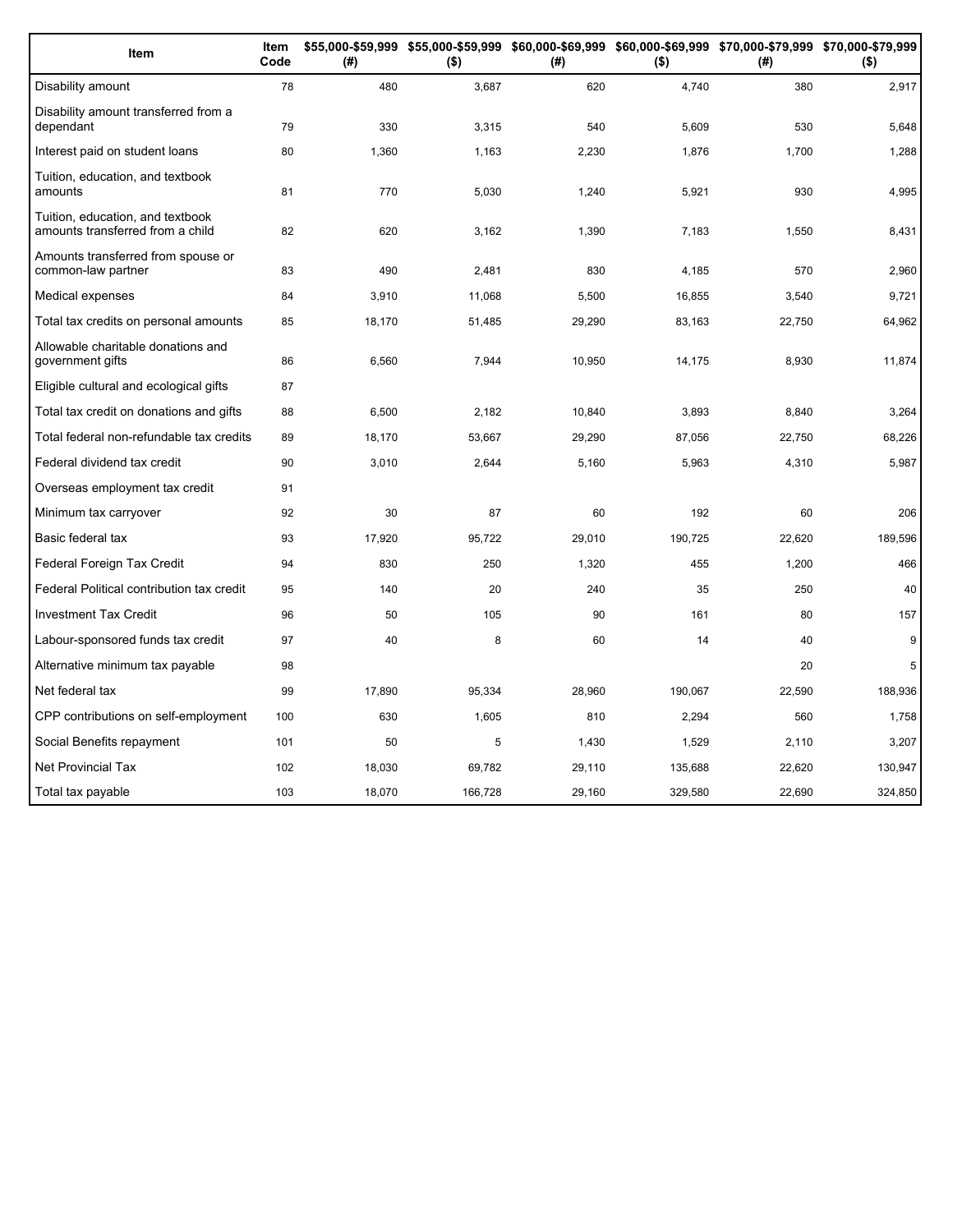| Item                                                              | Item<br>Code   | (#)    | $($ \$)   | (#)   | $($ \$) | \$80,000-\$89,999 \$80,000-\$89,999 \$90,000-\$99,999 \$90,000-\$99,999 \$100,000-\$149,999 \$100,000-\$149,999<br>(# ) | $($ \$)   |
|-------------------------------------------------------------------|----------------|--------|-----------|-------|---------|-------------------------------------------------------------------------------------------------------------------------|-----------|
| Number of taxable returns                                         | $\mathbf{1}$   | 14,590 |           | 9,590 |         | 19,080                                                                                                                  |           |
| Number of non-taxable returns                                     | $\overline{2}$ | 30     |           | 20    |         | 60                                                                                                                      |           |
| Total number of returns                                           | 3              | 14,630 |           | 9,610 |         | 19,140                                                                                                                  |           |
| Employment income                                                 | 4              | 12,990 | 971,731   | 8,590 | 713,916 | 17,060                                                                                                                  | 1,724,194 |
| Commissions (from employment)                                     | 5              | 340    | 11,160    | 280   | 10,495  | 670                                                                                                                     | 30,251    |
| Other employment income                                           | 6              | 2,260  | 6,149     | 1,600 | 5,085   | 3,580                                                                                                                   | 15,852    |
| Old Age Security pension (OASP)                                   | $\overline{7}$ | 1,360  | 8,162     | 900   | 5,252   | 1,810                                                                                                                   | 10,322    |
| CPP or QPP benefits                                               | 8              | 2,570  | 20,318    | 1,640 | 12,793  | 3,200                                                                                                                   | 25,283    |
| Other pensions or superannuation                                  | 9              | 2,200  | 87,255    | 1,380 | 56,011  | 3,000                                                                                                                   | 126,722   |
| Elected split-pension amount                                      | 10             | 540    | 6,301     | 310   | 2,856   | 480                                                                                                                     | 4,375     |
| Universal Child Care Benefit<br>(UCCB)                            | 11             | 360    | 561       | 190   | 293     | 230                                                                                                                     | 349       |
| Employment Insurance and other<br>benefits                        | 12             | 1,350  | 10,904    | 1,040 | 7,734   | 2,060                                                                                                                   | 12,804    |
| Taxable amount of dividends from<br>taxable Canadian corporations | 13             | 3,150  | 39,771    | 2,270 | 34,430  | 5,590                                                                                                                   | 132,043   |
| Interest and other investment<br>income                           | 14             | 3,530  | 5,795     | 2,440 | 4,282   | 5,670                                                                                                                   | 13,525    |
| Net partnership income (Limited<br>or non-active partners only)   | 15             | 50     | 343       | 50    | 301     | 130                                                                                                                     | 453       |
| Net rental income                                                 | 16             | 620    | 376       | 460   | 578     | 1,010                                                                                                                   | 1,829     |
| Taxable capital gains                                             | 17             | 1,540  | 6,308     | 1,090 | 5,652   | 2,880                                                                                                                   | 18,187    |
| Registered retirement savings<br>plan income (RRSP)               | 18             | 1,940  | 13,478    | 1,360 | 11,802  | 2,700                                                                                                                   | 31,823    |
| Other income                                                      | 19             | 2,690  | 19,607    | 1,910 | 17,250  | 4,850                                                                                                                   | 60,940    |
| Net business income                                               | 20             | 690    | 14,321    | 510   | 8,632   | 970                                                                                                                     | 24,428    |
| Net professional income                                           | 21             | 190    | 5,133     | 150   | 5,199   | 460                                                                                                                     | 24,083    |
| Net commission income                                             | 22             | 100    | 3,145     | 70    | 2,946   | 130                                                                                                                     | 8,285     |
| Net farming income                                                | 23             | 80     | 397       | 60    | 144     | 130                                                                                                                     | 1,055     |
| Net fishing income                                                | 24             | 70     | 3,350     | 60    | 2,949   | 100                                                                                                                     | 6,402     |
| Workers' compensation benefits                                    | 25             | 130    | 1,446     | 80    | 709     | 130                                                                                                                     | 3,168     |
| Social assistance payments                                        | 26             | 10     | 30        |       |         | 10                                                                                                                      | 34        |
| Net federal supplements                                           | 27             | 20     | 69        | 10    | 41      | 40                                                                                                                      | 110       |
| Total income assessed                                             | 28             | 14,630 | 1,236,763 | 9,610 | 910,076 | 19,140                                                                                                                  | 2,277,775 |
| Registered pension plan<br>contributions (RPP)                    | 29             | 8,250  | 42,559    | 5,010 | 26,537  | 8,950                                                                                                                   | 52,322    |
| RRSP deduction                                                    | 30             | 7,040  | 48,446    | 5,120 | 44,799  | 11,750                                                                                                                  | 151,078   |
| Deduction for elected<br>split-pension amount                     | 31             | 1,210  | 19,515    | 810   | 14,421  | 1,740                                                                                                                   | 32,463    |
| Annual union, professional, or like<br>dues                       | 32             | 7,090  | 7,092     | 4,240 | 4,502   | 7,600                                                                                                                   | 9,311     |
| Child care expenses                                               | 33             | 750    | 3,940     | 390   | 2,214   | 580                                                                                                                     | 2,899     |
| <b>Business investment loss</b>                                   | 34             |        |           |       |         | 20                                                                                                                      | 455       |
| Moving expenses                                                   | 35             | 60     | 408       | 40    | 356     | 110                                                                                                                     | 1,020     |
| Support payments made                                             | 36             | 110    | 942       | 100   | 1,054   | 270                                                                                                                     | 3,650     |
| Carrying charges and interest<br>expenses                         | 37             | 1,790  | 3,053     | 1,280 | 2,739   | 3,170                                                                                                                   | 8,189     |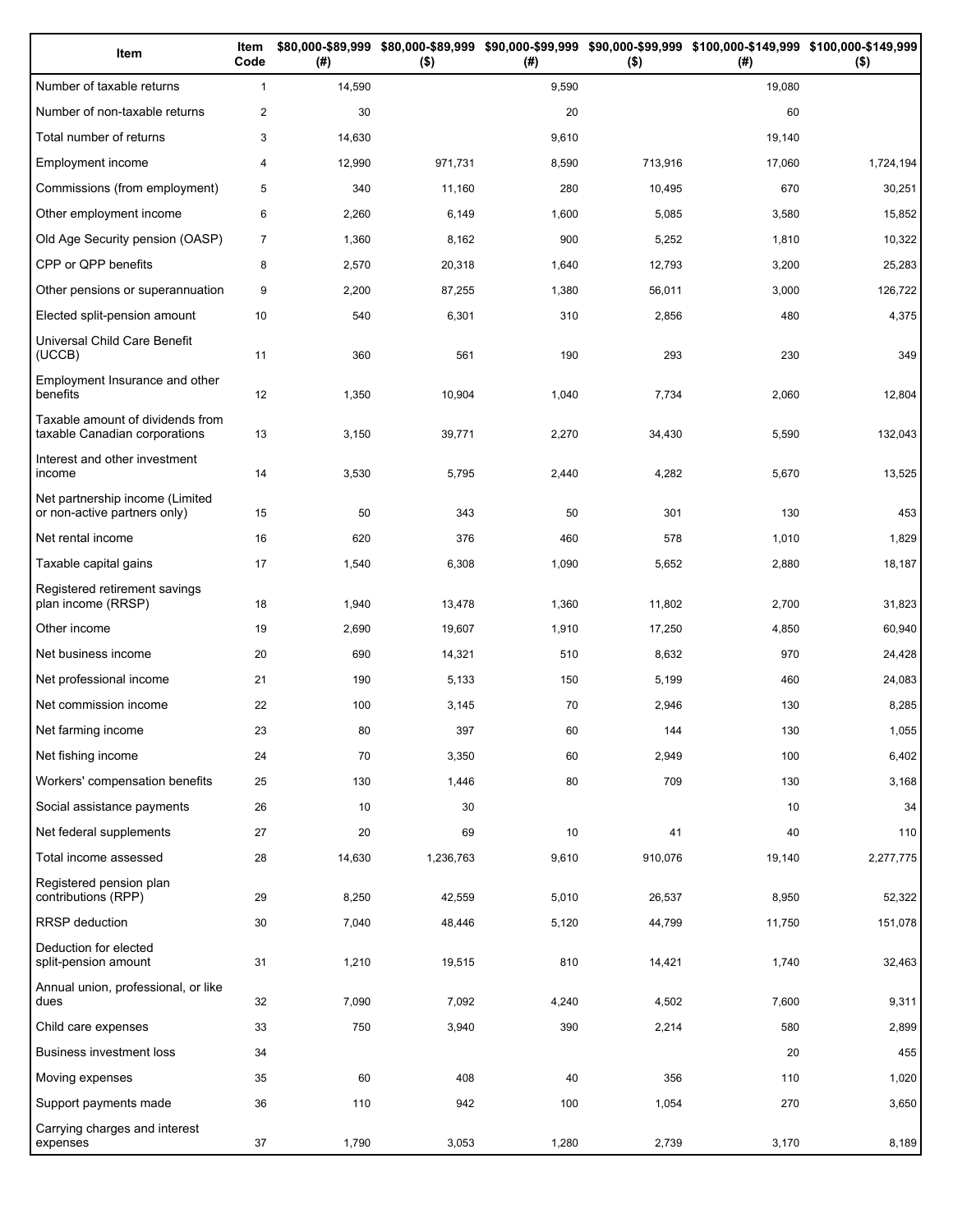| Item                                                                                              | Item<br>Code | (# )   | $($ \$)   | (#)   | $($ \$) | \$80,000-\$89,999 \$80,000-\$89,999 \$90,000-\$99,999 \$90,000-\$99,999 \$100,000-\$149,999 \$100,000-\$149,999<br>(#) | $($ \$)   |
|---------------------------------------------------------------------------------------------------|--------------|--------|-----------|-------|---------|------------------------------------------------------------------------------------------------------------------------|-----------|
| Deductions for CPP/QPP<br>contributions on self-employment<br>and other earnings                  | 38           | 410    | 695       | 280   | 459     | 680                                                                                                                    | 1,180     |
| Deductions for provincial parental<br>insurance plan (PPIP) premiums<br>on self-employment income | 39           |        |           |       |         |                                                                                                                        |           |
| Exploration and development<br>expenses                                                           | 40           |        |           | 20    | 46      | 70                                                                                                                     | 388       |
| Other employment expenses                                                                         | 41           | 890    | 4,029     | 710   | 3,353   | 1,470                                                                                                                  | 7,864     |
| Clergy residence deduction                                                                        | 42           | 40     | 486       | 20    | 408     | 40                                                                                                                     | 608       |
| Other deductions                                                                                  | 43           | 390    | 943       | 270   | 704     | 660                                                                                                                    | 4,663     |
| Total deductions before<br>adjustments                                                            | 44           | 13,560 | 132,344   | 8,910 | 101,830 | 17,770                                                                                                                 | 276,098   |
| Social benefits repayment                                                                         | 45           | 1,720  | 3,372     | 1,370 | 3,185   | 3,080                                                                                                                  | 9,428     |
| Net income after adjustments                                                                      | 46           | 14,630 | 1,101,053 | 9,610 | 805,182 | 19,140                                                                                                                 | 1,992,249 |
| Canadian Forces personnel and<br>police deduction                                                 | 47           | 10     | 292       |       |         | 30                                                                                                                     | 920       |
| Security options deductions                                                                       | 48           | 20     | 126       | 20    | 105     | 90                                                                                                                     | 840       |
| Other payments deductions                                                                         | 49           | 170    | 1,544     | 90    | 783     | 160                                                                                                                    | 3,280     |
| Non-capital losses of other years                                                                 | 50           |        |           |       |         |                                                                                                                        |           |
| Net capital losses of other years                                                                 | 51           | 420    | 968       | 300   | 730     | 880                                                                                                                    | 2,581     |
| Capital gains deduction                                                                           | 52           | 50     | 1,072     | 40    | 1,145   | 90                                                                                                                     | 4,245     |
| Northern residents deductions                                                                     | 53           | 40     | 62        | 50    | 116     | 180                                                                                                                    | 409       |
| Additional deductions                                                                             | 54           | 60     | 454       | 30    | 47      | 80                                                                                                                     | 1,001     |
| Farming/fishing losses of prior<br>years                                                          | 55           |        |           |       |         |                                                                                                                        |           |
| Total deductions from net income                                                                  | 56           | 740    | 4,589     | 520   | 3,273   | 1,490                                                                                                                  | 13,563    |
| Taxable income assessed                                                                           | 57           | 14,620 | 1,096,520 | 9,610 | 801,912 | 19,140                                                                                                                 | 1,978,764 |
| Basic personal amount                                                                             | 58           | 14,630 | 161,440   | 9,610 | 106,051 | 19,140                                                                                                                 | 211,241   |
| Age amount                                                                                        | 59           | 970    | 1,894     | 430   | 794     | 400                                                                                                                    | 815       |
| Spouse or common-law partner<br>amount                                                            | 60           | 1,410  | 10,465    | 1,120 | 8,289   | 2,730                                                                                                                  | 21,665    |
| Amount for eligible dependant                                                                     | 61           | 460    | 4,608     | 250   | 2,559   | 390                                                                                                                    | 3,982     |
| Amount for children 17 and under                                                                  | 62           | 3,660  | 14,507    | 2,520 | 10,092  | 5,240                                                                                                                  | 21,272    |
| Amount for infirm dependants age<br>18 or older                                                   | 63           | 30     | 142       | 20    | 99      | 20                                                                                                                     | 127       |
| CPP or QPP contributions<br>through employment                                                    | 64           | 12,670 | 28,675    | 8,400 | 19,110  | 16,570                                                                                                                 | 37,673    |
| CPP or QPP contributions on<br>self-employment and other                                          |              |        |           |       |         |                                                                                                                        |           |
| earnings                                                                                          | 65           | 410    | 695       | 280   | 459     | 680                                                                                                                    | 1,180     |
| Employment Insurance premiums                                                                     | 66           | 12,270 | 10,541    | 8,060 | 6,975   | 15,440                                                                                                                 | 13,349    |
| PPIP premiums paid                                                                                | 67           |        |           |       |         |                                                                                                                        |           |
| PPIP premiums payable on<br>employment income                                                     | 68           |        |           |       |         |                                                                                                                        |           |
| PPIP premiums payable on<br>self-employment income                                                | 69           |        |           |       |         |                                                                                                                        |           |
| Volunteer firefighters' amount                                                                    | 70           | 140    | 411       | 100   | 294     | 160                                                                                                                    | 465       |
| Canada employment amount                                                                          | 71           | 13,210 | 14,602    | 8,720 | 9,653   | 17,320                                                                                                                 | 19,189    |
| Public transit amount                                                                             | 72           | 110    | 56        | 70    | 31      | 130                                                                                                                    | 64        |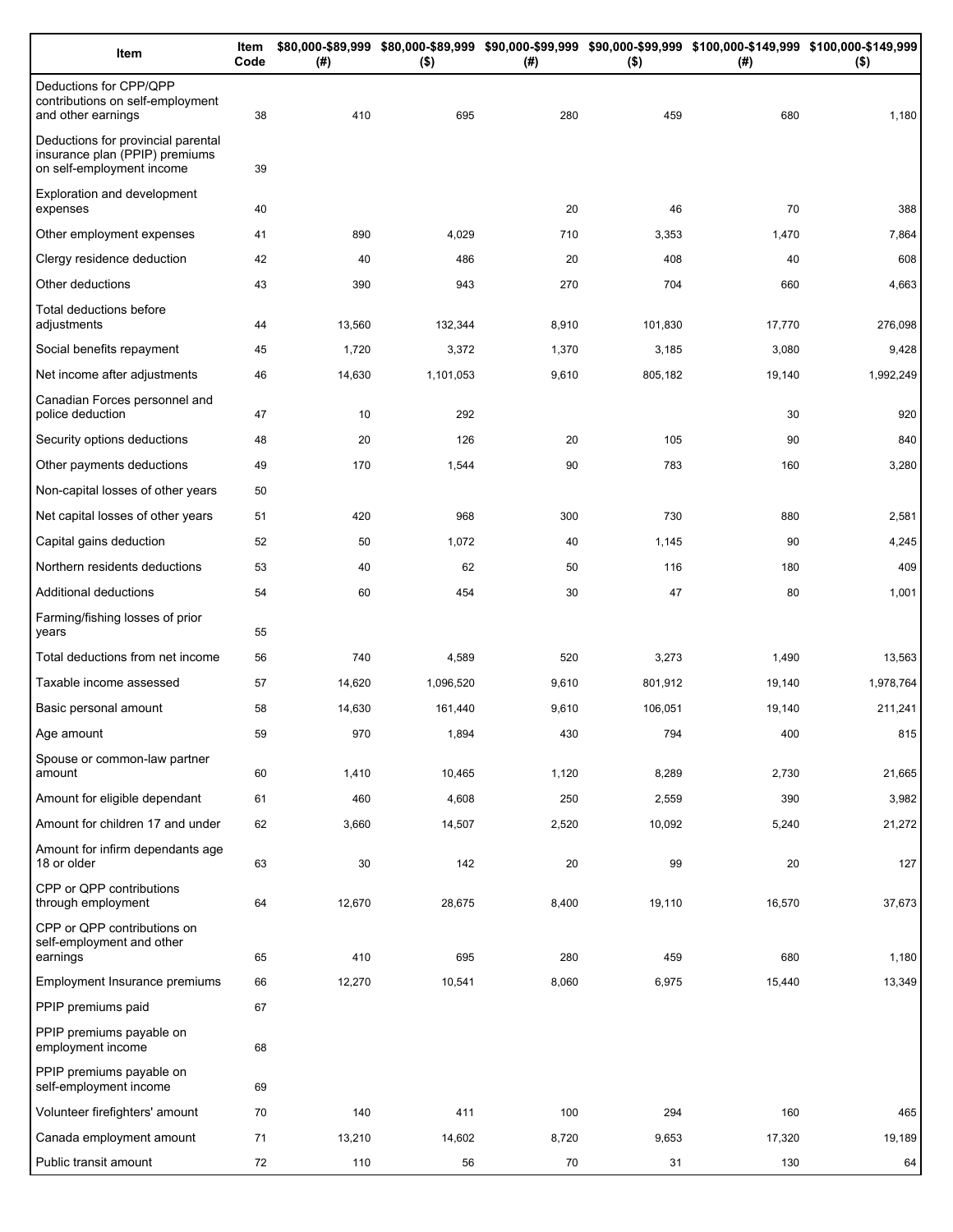| Item                                                                 | Item<br>Code | (# )   | $($ \$) | (#)   | $($ \$) | \$80,000-\$89,999 \$80,000-\$89,999 \$90,000-\$99,999 \$90,000-\$99,999 \$100,000-\$149,999 \$100,000-\$149,999<br>(#) | $($ \$)        |
|----------------------------------------------------------------------|--------------|--------|---------|-------|---------|------------------------------------------------------------------------------------------------------------------------|----------------|
| Children's fitness amount                                            | 73           | 2,340  | 1,334   | 1,630 | 983     | 3,460                                                                                                                  | 2,206          |
| Children's arts amount                                               | 74           | 730    | 346     | 500   | 247     | 1,180                                                                                                                  | 595            |
| Home buyers' amount                                                  | 75           | 130    | 625     | 90    | 436     | 160                                                                                                                    | 755            |
| Pension income amount                                                | 76           | 2,570  | 5,071   | 1,620 | 3,178   | 3,360                                                                                                                  | 6,563          |
| Caregiver amount                                                     | 77           | 140    | 702     | 110   | 594     | 240                                                                                                                    | 1,330          |
| Disability amount                                                    | 78           | 240    | 1,878   | 130   | 1,008   | 250                                                                                                                    | 1,901          |
| Disability amount transferred from<br>a dependant                    | 79           | 330    | 3,457   | 230   | 2,470   | 430                                                                                                                    | 4,583          |
| Interest paid on student loans                                       | 80           | 780    | 513     | 430   | 283     | 530                                                                                                                    | 341            |
| Tuition, education, and textbook<br>amounts                          | 81           | 480    | 1,897   | 270   | 1,273   | 450                                                                                                                    | 1,804          |
| Tuition, education, and textbook<br>amounts transferred from a child | 82           | 1,170  | 6,319   | 790   | 4,278   | 2,080                                                                                                                  | 11,817         |
| Amounts transferred from spouse<br>or common-law partner             | 83           | 370    | 1,787   | 280   | 1,347   | 610                                                                                                                    | 2,822          |
| Medical expenses                                                     | 84           | 1,760  | 5,429   | 1,040 | 3,435   | 2,130                                                                                                                  | 7,926          |
| Total tax credits on personal<br>amounts                             | 85           | 14,630 | 41,612  | 9,610 | 27,592  | 19,140                                                                                                                 | 56,051         |
| Allowable charitable donations<br>and government gifts               | 86           | 6,390  | 8,685   | 4,260 | 6,443   | 9,310                                                                                                                  | 16,455         |
| Eligible cultural and ecological<br>gifts                            | 87           |        |         |       |         |                                                                                                                        |                |
| Total tax credit on donations and<br>gifts                           | 88           | 6,340  | 2,387   | 4,240 | 1,779   | 9,240                                                                                                                  | 4,588          |
| Total federal non-refundable tax<br>credits                          | 89           | 14,630 | 43,999  | 9,610 | 29,371  | 19,140                                                                                                                 | 60,639         |
| Federal dividend tax credit                                          | 90           | 3,160  | 5,486   | 2,280 | 4,736   | 5,630                                                                                                                  | 18,118         |
| Overseas employment tax credit                                       | 91           |        |         |       |         | 30                                                                                                                     | 292            |
| Minimum tax carryover                                                | 92           | 30     | 110     | 30    | 73      | 100                                                                                                                    | 298            |
| Basic federal tax                                                    | 93           | 14,560 | 147,164 | 9,570 | 113,784 | 19,060                                                                                                                 | 312,105        |
| Federal Foreign Tax Credit                                           | 94           | 910    | 362     | 620   | 377     | 1,810                                                                                                                  | 1,563          |
| Federal Political contribution tax<br>credit                         | 95           | 160    | 28      | 130   | 24      | 330                                                                                                                    | 65             |
| Investment Tax Credit                                                | 96           | 50     | 104     | 30    | 84      | 80                                                                                                                     | 206            |
| Labour-sponsored funds tax credit                                    | 97           | 20     | 6       | 20    | 4       | 20                                                                                                                     | $\overline{7}$ |
| Alternative minimum tax payable                                      | 98           | 30     | 25      | 40    | 33      | 140                                                                                                                    | 189            |
| Net federal tax                                                      | 99           | 14,540 | 146,663 | 9,560 | 113,296 | 19,010                                                                                                                 | 310,272        |
| CPP contributions on<br>self-employment                              | 100          | 410    | 1,390   | 280   | 917     | 680                                                                                                                    | 2,360          |
| Social Benefits repayment                                            | 101          | 1,720  | 3,372   | 1,370 | 3,185   | 3,080                                                                                                                  | 9,428          |
| Net Provincial Tax                                                   | 102          | 14,530 | 99,890  | 9,550 | 76,388  | 18,980                                                                                                                 | 200,721        |
| Total tax payable                                                    | 103          | 14,590 | 251,316 | 9,590 | 193,787 | 19,080                                                                                                                 | 522,781        |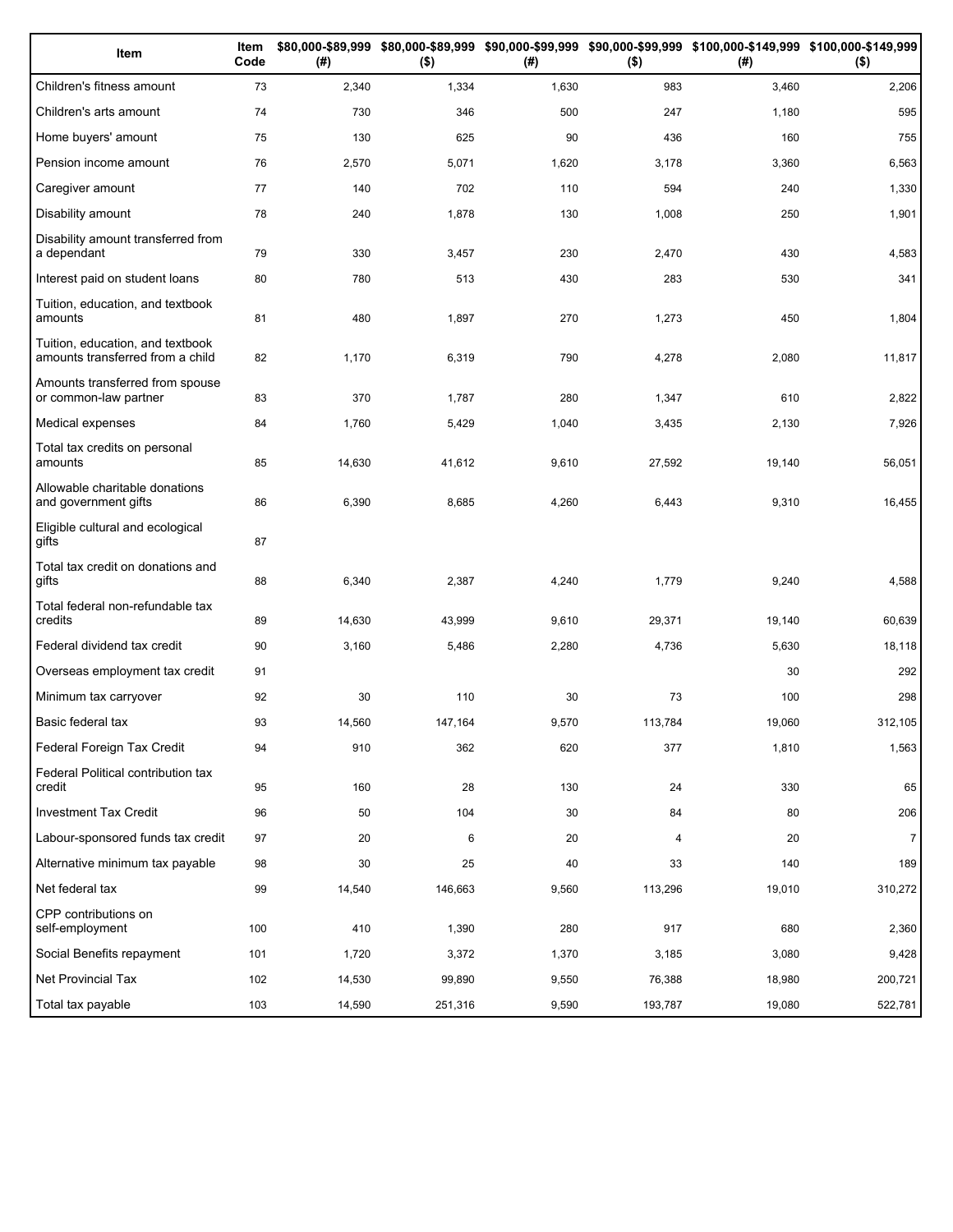| Item                                                                                           | Item<br>Code   | (#)   | \$150,000-\$249,999 \$150,000-\$249,999<br>$($ \$) | \$250,000<br>and<br>over (#) | \$250,000<br>and<br>over (\$) |
|------------------------------------------------------------------------------------------------|----------------|-------|----------------------------------------------------|------------------------------|-------------------------------|
| Number of taxable returns                                                                      | $\mathbf{1}$   | 6,300 |                                                    | 2,260                        |                               |
| Number of non-taxable returns                                                                  | $\overline{2}$ | 20    |                                                    | 10                           |                               |
| Total number of returns                                                                        | 3              | 6,320 |                                                    | 2,270                        |                               |
| Employment income                                                                              | 4              | 5,250 | 724,742                                            | 1,800                        | 406,540                       |
| Commissions (from employment)                                                                  | 5              | 240   | 20,424                                             | 130                          | 34,270                        |
| Other employment income                                                                        | 6              | 1,060 | 18,858                                             | 390                          | 21,146                        |
| Old Age Security pension (OASP)                                                                | 7              | 820   | 4,303                                              | 430                          | 2,028                         |
| CPP or QPP benefits                                                                            | 8              | 1,270 | 10,457                                             | 570                          | 5,011                         |
| Other pensions or superannuation                                                               | 9              | 1,140 | 56,155                                             | 440                          | 29,625                        |
| Elected split-pension amount                                                                   | 10             | 170   | 1,467                                              | 50                           | 302                           |
| Universal Child Care Benefit (UCCB)                                                            | 11             | 100   | 147                                                | 20                           | 23                            |
| Employment Insurance and other benefits                                                        | 12             | 330   | 1,927                                              | 30                           | 188                           |
| Taxable amount of dividends from taxable Canadian corporations                                 | 13             | 2,880 | 144,194                                            | 1,510                        | 283,041                       |
| Interest and other investment income                                                           | 14             | 2,550 | 12,362                                             | 1,420                        | 20,437                        |
| Net partnership income (Limited or non-active partners only)                                   | 15             | 90    | 489                                                | 60                           | 398                           |
| Net rental income                                                                              | 16             | 400   | 1,952                                              | 190                          | 2,918                         |
| Taxable capital gains                                                                          | 17             | 1,430 | 24,976                                             | 880                          | 69,243                        |
| Registered retirement savings plan income (RRSP)                                               | 18             | 740   | 19,063                                             | 220                          | 16,691                        |
| Other income                                                                                   | 19             | 2,060 | 49,440                                             | 970                          | 55,300                        |
| Net business income                                                                            | 20             | 370   | 16,623                                             | 120                          | 11,788                        |
| Net professional income                                                                        | 21             | 400   | 36,796                                             | 300                          | 48,526                        |
| Net commission income                                                                          | 22             | 80    | 6,168                                              | 20                           | 2,861                         |
| Net farming income                                                                             | 23             | 40    | 105                                                | 40                           | 1,121                         |
| Net fishing income                                                                             | 24             | 40    | 2,806                                              |                              |                               |
| Workers' compensation benefits                                                                 | 25             | 30    | 1,206                                              |                              |                               |
| Social assistance payments                                                                     | 26             |       |                                                    |                              |                               |
| Net federal supplements                                                                        | 27             | 20    | 52                                                 | 10                           | 51                            |
| Total income assessed                                                                          | 28             | 6,320 | 1,154,958                                          | 2,270                        | 1,012,129                     |
| Registered pension plan contributions (RPP)                                                    | 29             | 2,120 | 16,752                                             | 540                          | 6,543                         |
| <b>RRSP</b> deduction                                                                          | 30             | 4,130 | 88,730                                             | 1,400                        | 50,749                        |
| Deduction for elected split-pension amount                                                     | 31             | 630   | 12,478                                             | 210                          | 4,229                         |
| Annual union, professional, or like dues                                                       | 32             | 1,660 | 2,314                                              | 300                          | 533                           |
| Child care expenses                                                                            | 33             | 180   | 1,118                                              | 40                           | 293                           |
| <b>Business investment loss</b>                                                                | 34             |       |                                                    |                              |                               |
| Moving expenses                                                                                | 35             | 30    | 468                                                |                              |                               |
| Support payments made                                                                          | 36             | 150   | 3,483                                              | 70                           | 3,275                         |
| Carrying charges and interest expenses                                                         | 37             | 1,510 | 6,093                                              | 850                          | 7,721                         |
| Deductions for CPP/QPP contributions on self-employment and other earnings                     | 38             | 370   | 710                                                | 170                          | 358                           |
| Deductions for provincial parental insurance plan (PPIP) premiums on<br>self-employment income | 39             |       |                                                    |                              |                               |
| Exploration and development expenses                                                           | 40             | 70    | 516                                                | 60                           | 1,222                         |
| Other employment expenses                                                                      | 41             | 520   | 4,559                                              | 220                          | 6,346                         |
| Clergy residence deduction                                                                     | 42             |       |                                                    |                              |                               |
| Other deductions                                                                               | 43             | 230   | 4,151                                              | 130                          | 7,711                         |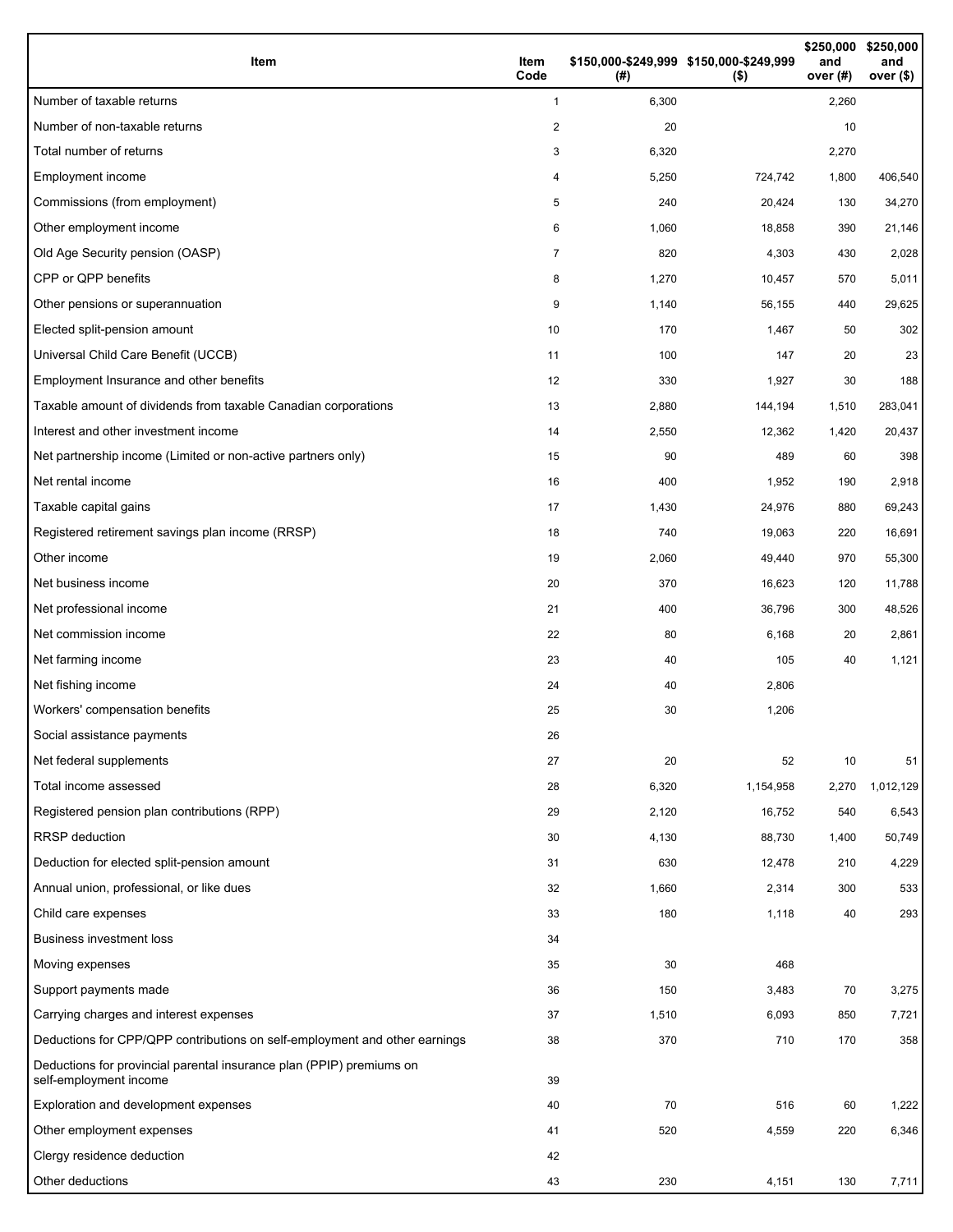| Item                                                              | <b>Item Code</b> | (# )  | \$150,000-\$249,999 \$150,000-\$249,999<br>$($ \$) | \$250,000<br>and<br>over $(#)$ | \$250,000<br>and<br>over <sub>(</sub> |
|-------------------------------------------------------------------|------------------|-------|----------------------------------------------------|--------------------------------|---------------------------------------|
| Total deductions before adjustments                               | 44               | 5,740 | 141,579                                            | 2,040                          | 89,153                                |
| Social benefits repayment                                         | 45               | 870   | 4,298                                              | 340                            | 1,977                                 |
| Net income after adjustments                                      | 46               | 6,320 | 1,009,081                                          | 2,270                          | 921,213                               |
| Canadian Forces personnel and police deduction                    | 47               |       |                                                    |                                |                                       |
| Security options deductions                                       | 48               | 70    | 1,160                                              | 50                             | 3,767                                 |
| Other payments deductions                                         | 49               | 40    | 1,241                                              | 10                             | 82                                    |
| Non-capital losses of other years                                 | 50               |       |                                                    |                                |                                       |
| Net capital losses of other years                                 | 51               | 480   | 1,939                                              | 320                            | 3,383                                 |
| Capital gains deduction                                           | 52               | 110   | 10,168                                             | 150                            | 35,919                                |
| Northern residents deductions                                     | 53               | 60    | 124                                                |                                |                                       |
| Additional deductions                                             | 54               | 30    | 651                                                | 10                             | 168                                   |
| Farming/fishing losses of prior years                             | 55               |       |                                                    |                                |                                       |
| Total deductions from net income                                  | 56               | 770   | 15,748                                             | 500                            | 43,344                                |
| Taxable income assessed                                           | 57               | 6,320 | 993,447                                            | 2,270                          | 877,910                               |
| Basic personal amount                                             | 58               | 6,320 | 69,708                                             | 2,270                          | 25,012                                |
| Age amount                                                        | 59               | 60    | 270                                                | 20                             | 58                                    |
| Spouse or common-law partner amount                               | 60               | 940   | 7,847                                              | 340                            | 2,899                                 |
| Amount for eligible dependant                                     | 61               | 90    | 921                                                | 40                             | 405                                   |
| Amount for children 17 and under                                  | 62               | 1,740 | 7,162                                              | 620                            | 2,783                                 |
| Amount for infirm dependants age 18 or older                      | 63               | 10    | 56                                                 |                                |                                       |
| CPP or QPP contributions through employment                       | 64               | 4,990 | 11,252                                             | 1,630                          | 3,559                                 |
| CPP or QPP contributions on self-employment and other earnings    | 65               | 370   | 710                                                | 170                            | 358                                   |
| Employment Insurance premiums                                     | 66               | 4,160 | 3,558                                              | 1,090                          | 894                                   |
| PPIP premiums paid                                                | 67               |       |                                                    |                                |                                       |
| PPIP premiums payable on employment income                        | 68               |       |                                                    |                                |                                       |
| PPIP premiums payable on self-employment income                   | 69               |       |                                                    |                                |                                       |
| Volunteer firefighters' amount                                    | 70               |       |                                                    |                                |                                       |
| Canada employment amount                                          | 71               | 5,400 | 5,981                                              | 1,880                          | 2,064                                 |
| Public transit amount                                             | 72               |       |                                                    |                                |                                       |
| Children's fitness amount                                         | 73               | 1,170 | 809                                                | 450                            | 333                                   |
| Children's arts amount                                            | 74               | 430   | 228                                                | 200                            | 124                                   |
| Home buyers' amount                                               | 75               | 30    | 138                                                |                                |                                       |
| Pension income amount                                             | 76               | 1,270 | 2,464                                              | 480                            | 929                                   |
| Caregiver amount                                                  | 77               | 80    | 422                                                | 20                             | 124                                   |
| Disability amount                                                 | 78               | 110   | 831                                                | 50                             | 416                                   |
| Disability amount transferred from a dependant                    | 79               | 130   | 1,391                                              | 30                             | 275                                   |
| Interest paid on student loans                                    | 80               | 110   | 88                                                 | 30                             | 25                                    |
| Tuition, education, and textbook amounts                          | 81               | 100   | 577                                                | 30                             | 200                                   |
| Tuition, education, and textbook amounts transferred from a child | 82               | 800   | 4,704                                              | 300                            | 1,892                                 |
| Amounts transferred from spouse or common-law partner             | 83               | 170   | 753                                                | 60                             | 328                                   |
| Medical expenses                                                  | 84               | 870   | 3,894                                              | 430                            | 2,803                                 |
| Total tax credits on personal amounts                             | 85               | 6,320 | 18,583                                             | 2,270                          | 6,829                                 |
| Allowable charitable donations and government gifts               | 86               | 3,450 | 9,562                                              | 1,450                          | 34,166                                |